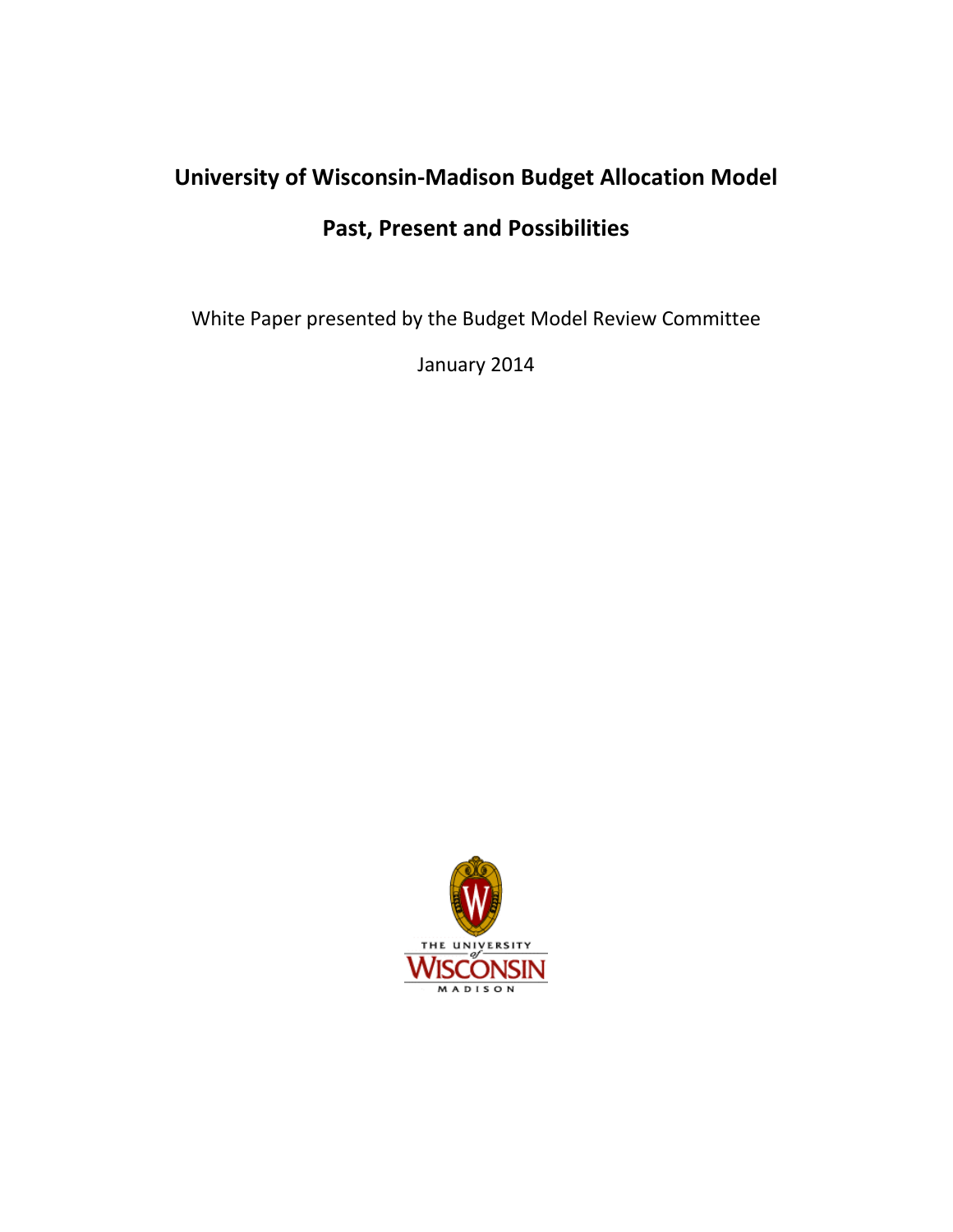#### **Executive summary**

In September 2013, Chancellor Blank charged the Budget Model Review Committee of faculty, staff and students with studying the current campus budget allocation model, and to report on the possibilities of selecting and implementing a new model for UW-Madison. The new model would make allocations to campus units more transparent, allow resources to shift based on objective measures of activity, provide incentives for innovation and entrepreneurial activities aligned with campus priorities, and be implemented in a manner that avoids large or discontinuous shifts in budget allocations.

The committee's work focused on the following issues:

- Articulation of principles that should guide the distribution of base budget resources;
- Documentation of the current budget model and identification of its inherent strengths and weaknesses;
- Peer analysis of budgetary approaches from a best-practices perspective;
- Identification of cultural, historical and political barriers that may impede the development of a new approach to budgeting.

To help provide a framework for thinking about more transparent and activity-driven alternatives, the committee reviewed a range of budget models used by universities similar to UW-Madison in size, complexity and mission. The committee was assisted in this effort by the Education Advisory Board higher education research firm, which reviewed budget models at six peer universities.

In conversations with faculty, staff, students and campus leaders, the committee heard considerable agreement our current budget allocation model is no longer meeting our needs, and that the time for change is now. The modest growth in the campus core (i.e., Fund 101) budget over the last decades has been eclipsed by increasing costs. We now struggle to compete for and retain the best talent with universities that already have aligned budget and strategy.

While we must continue to expand resources by increasing both tax support and private philanthropy, this alone will not suffice. It is clear that we must also align and optimize our planning, budgeting and allocation processes. We must make the most of what we have, and we must be able to clearly demonstrate to our stakeholders and critics that we have done so. We believe a budget model that incentivizes activity aligned with our mission holds the greatest promise for achieving these goals and adhering to principles and guidelines identified in this report.

The work of the Budget Model Review Committee is an initial step in what may be a series of efforts to improve UW-Madison's budgetary practices. The transition to a new budget model will be challenging and will take time, effort and commitment. The committee is confident that the campus community will rise to this challenge. To do otherwise is to choose a future in which UW-Madison no longer serves the citizens of Wisconsin well and loses its position among the preeminent institutions of higher education in the nation and around the world.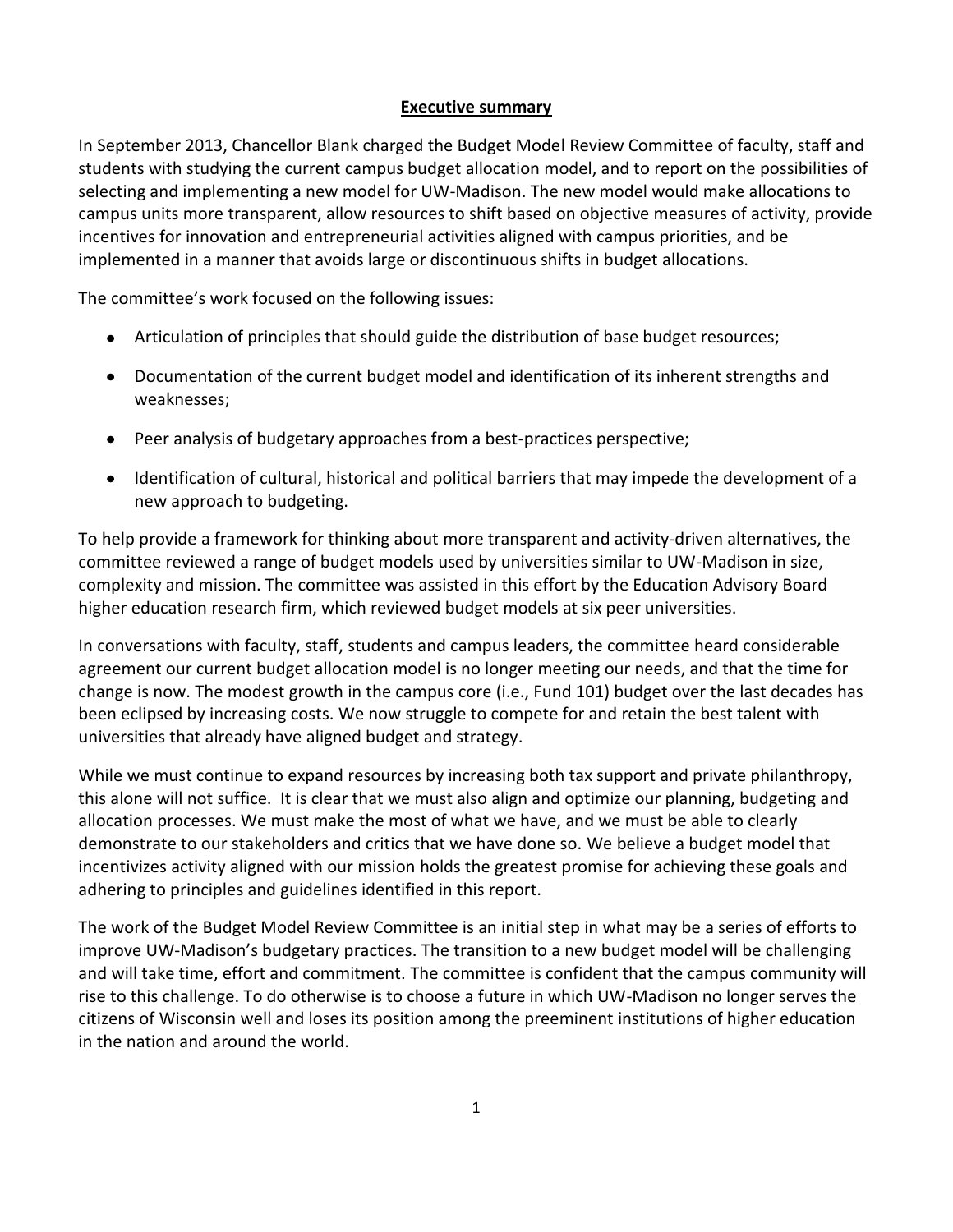#### **Introduction**

An effective financial management and budget system is essential for the University of Wisconsin-Madison to implement its overarching strategy and achieve its mission and vision. In the competitive higher education environment that exists today and in the foreseeable future, resources must be carefully aligned to the campus strategic focus. However, the current financial management and budget system, as well as the model used to allocate resources from central campus administration to units on campus, is not as effective as it could be in supporting the missions of UW-Madison.

An effective financial management and budget system provides information to support strategic resource allocations and tracks the financial consequences of such actions using pre-defined metrics. We believe that implementation of an activity-based allocation model will provide incentives leading to new, high-quality, high-demand educational, research, and outreach programs while maintaining support for existing programs commensurate with the level of activity and alignment with strategy.

There is a clear and growing sentiment on campus that changes in the financial management and budget system are necessary. To that end, we have identified the following **principles and guidelines** that should be used to guide the selection and implementation of a new budget allocation model:

- 1. The budget allocation model should recognize, accommodate, and complement external fiscal parameters imposed by the State and the UW System Board of Regents.
- 2. The budget allocation model should align funding with the University's core missions of teaching, research and outreach, creating incentives for the success of the university as a whole, and allowing for investment in new campus-wide initiatives.

A new budget allocation model should be part of a transparent budget development and allocation process; such a process will help UW-Madison maximize support of campus stakeholders and private donors – support which is critical to maintaining the excellence of UW-Madison.

The budget allocation model should support entrepreneurship and innovation that lead to outcomes that are consistent with campus strategy, and mission. Specifically, the budget allocation model should encourage growth in revenue.

- 3. The process for developing, implementing and evaluating a new budget allocation model should acknowledge the tradition of shared governance, recognizing the cultural differences across campus.
- 4. The budget allocation model should allocate resources to schools, colleges, and campus-level units but not allocate resources within those schools, colleges and campus units. Deans and Directors remain the primary arbiters of school, college, and campus unit strategy.
- 5. The budget allocation model must ensure good stewardship of resources, align resources with activity, and be flexible, simple, transparent, easily understood.

The new budget system and allocation model should provide the information necessary for sound decisions about the types, amounts, costs, and charges for research and educational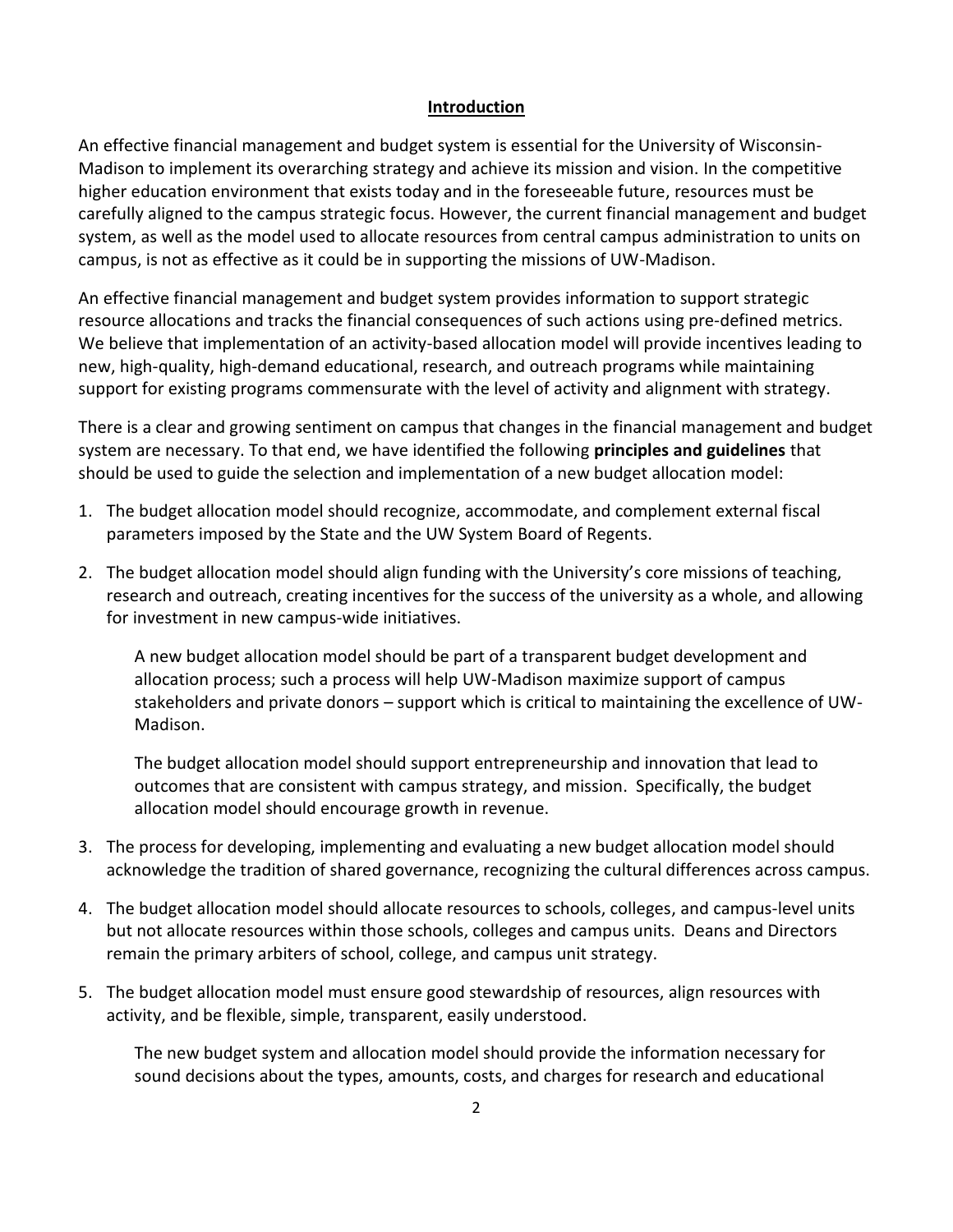programs, and provide sub-unit information that supports decentralized (school and college level) decision-making about instructional programs. This is critical if the University is to compete successfully in a dynamic higher education environment.

6. The budget allocation model should reflect institutional priorities and strategies. In addition to objective metrics, the budget allocation model should allow discretionary distribution of resources to support qualitative measures of success and respond to special needs and new opportunities.

The budget system and allocation model should provide information to encourage campus units to increase the quality and innovation of the education they provide. This can be accomplished by allowing units to retain a larger share of the tuition revenue they generate and allowing demand to influence other resource allocations.

7. The budget allocation model should be implemented in a way that avoids large or discontinuous shifts in allocations, recognizes the time horizons of existing commitments, and aligns with the pace of operational change.

We believe that a new, transparent budget development and allocation process will provide the information necessary to guide sound decision-making, support innovation and entrepreneurship, and ultimately help UW-Madison maximize support from campus stakeholders and private donors. This report is intended to be the first step in achieving that goal; here, we outline the major elements of our thought and discussion since the committee began its work in September 2013. In the sections that follow, we (1) describe the **current budget allocation model**, (2) develop a **case for change** to an activity-based budget allocation model, (3) identify possible **allocation models** (including a summary of best practices, with benchmarking to peer institutions), (4) identify **cultural/historical/political challenges** to implementation of a new allocation model (as well as strategies and action steps that will support successful implementation of a new allocation model), and (5) offer a **roadmap of next steps** for a follow-on budget model selection committee.

#### **The current budget model**

The following section describes how the current UW-Madison operating budget is derived and provides background on the various parameters and constraints, both internal and external, within which the current (or future) campus budget model must operate. The focus is limited to UW-Madison's "general fund" budget, which includes state tax support, tuition, and indirect cost revenues. This budget does not include, for example, auxiliary funds, sponsored research funds, or gift funds, or the capital budget process.

#### **Basic external parameters**

To fully understand the current budget model, several budget-related organizational parameters must be recognized:

UW-Madison is one of 13 campuses comprising the University of Wisconsin System, which is governed by a single board – the Board of Regents.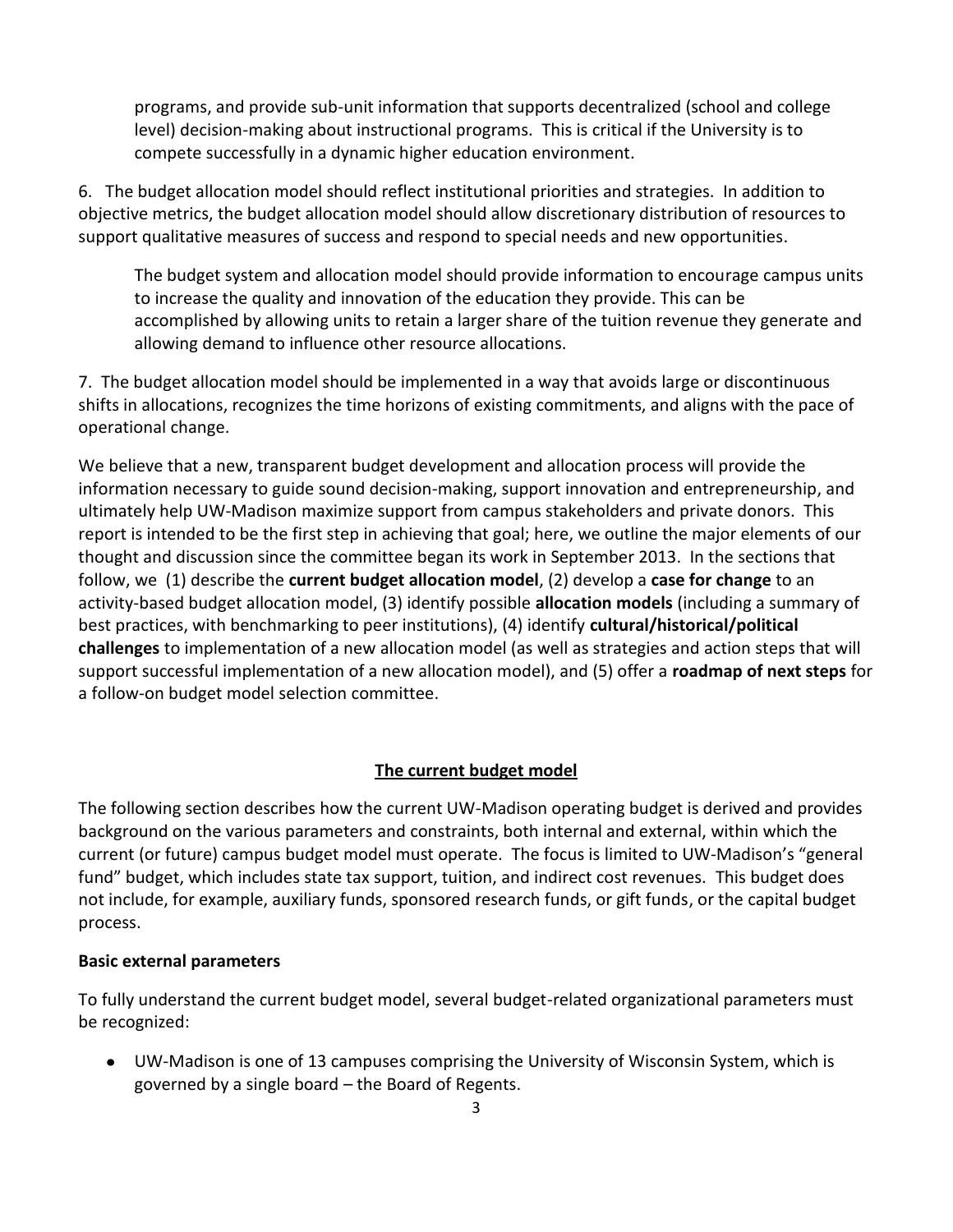- The Board of Regents establishes budget-related policies and maintains a central administrative function which implements, monitors and enforces Board of Regent policies, procedures and guidelines. The Board determines how new funds received from the State and/or required budget reductions are distributed by campus. The Board determines the priorities for new funding requests to the State.
- The University of Wisconsin System is part of the State of Wisconsin and operates as a state agency. As such, much of the budget for UW-Madison (and the UW System) is governed or determined by State of Wisconsin law and administrative policies and guidelines. For example, UW-Madison as a campus does not have independent tuition-setting authority.

#### **State budget process**

Wisconsin has a biennial, or two-year, budget. The state budget is proposed by the Governor in January of every odd-numbered year and enacted by the Legislature in the early summer of that year. In the biennial budget, authorized expenditures are established by appropriation, and those expenditure limits are "written into law." Appropriation levels for the UW System are established at the system level; they are not established by campus. The most important constraints established in each biennial budget are:

- The appropriation level of state tax support or general purpose revenue (GPR) for the UW System for each year of the biennium.
- The amount by which resident undergraduate tuition can increase in each year of the biennium, either through an appropriation limit or other specific language.

Generally, new appropriation levels are established to fund the UW System for anticipated or past inflationary cost increases for such categories as compensation increases—pay plan and fringe benefits costs—and other "cost-to-continue" items such as debt service, utilities, and financial aid. In addition, new funding may be provided for new initiatives, such as the operating costs for the Wisconsin Institute for Discovery at UW-Madison.

Each category of new funding (e.g. pay plan, fringe benefits, utilities, new initiatives) has a GPR component and a tuition component. The new appropriation levels for the biennium for GPR and tuition are established in this manner. This process does not create any new discretionary funding for the UW System; it only provides funding to cover anticipated on-going costs at the current level of operations or additional funding for specific new initiatives. In addition, as we have experienced over the past decade or more, biennial budgets may include specific reductions in GPR for the UW System.

When new appropriation levels are established through the biennial budget process, the Board of Regents determines how changes in funding are distributed by campus. That process is discussed below.

#### **UW System budget process**

For more than 30 years, the UW System has used a "base-plus" approach to budgeting, meaning that the budget for a campus starts with the previous year's base and is then adjusted based on executive,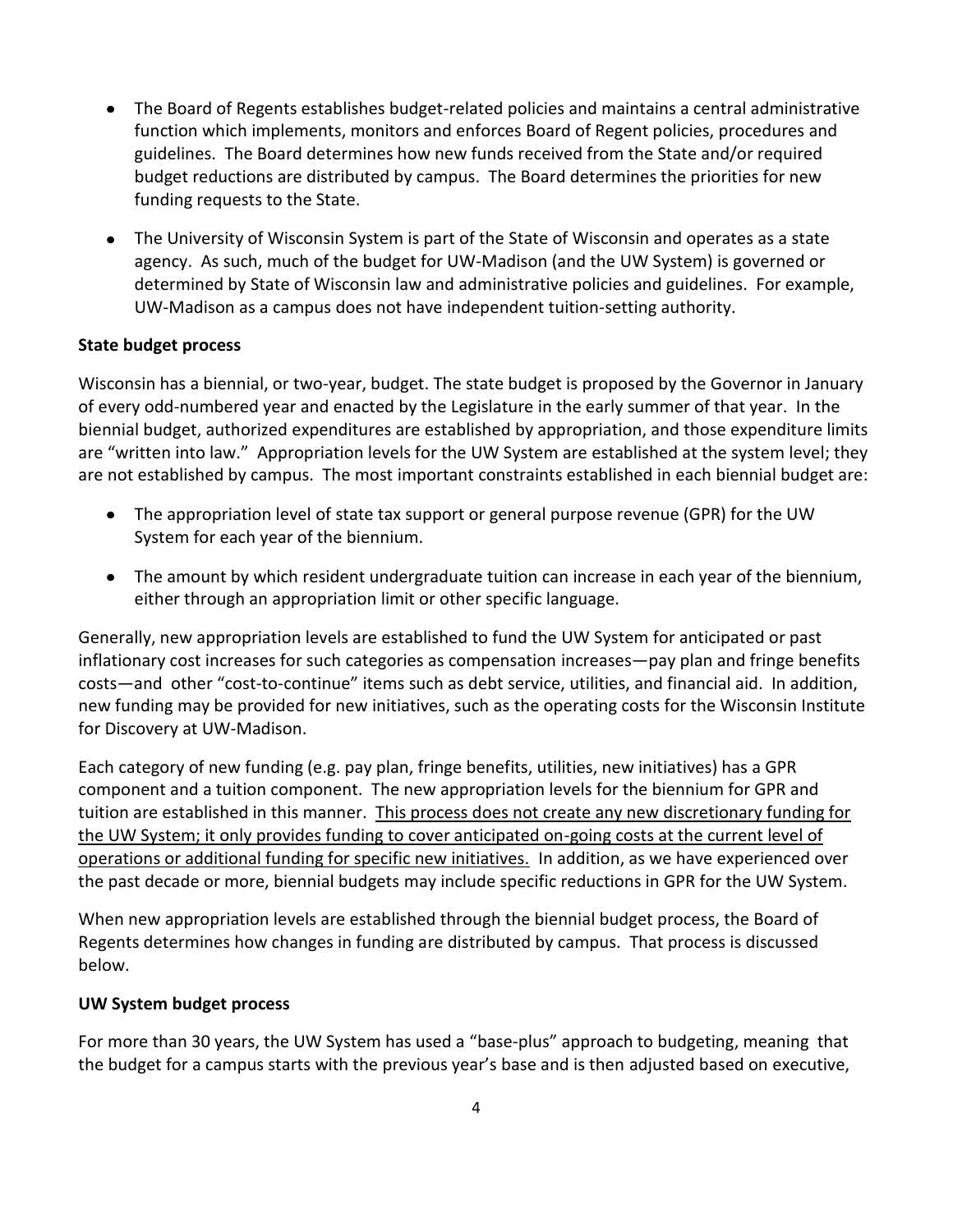legislative and/or Board of Regent action. The current base budget for each institution is an accumulation of individual allocation decisions made by the Board of Regents over the history of the UW System. There have been periodic studies of alternative approaches to resource allocation within the System. However, the Chancellors have consistently agreed that the base-plus budgeting is the best approach. In December 2013, UW System President Kevin Reilly charged a new System-wide working group with reviewing the current methodology used to allocate general purpose revenue and tuition among the campuses and determining whether changes are needed.

Over time, the UW System and Board of Regents have followed these principles in allocating resources by institution:

- The tuition generated by each institution should remain at the institution that generated it.
- Funding for inflationary cost increases should be distributed in such a way that makes each institution whole for these cost increases.
- When UW System institutions face sizeable GPR base reductions, resource allocations should attempt to make the impact of these reductions proportional to every institution's base budget.
- In the process of setting tuition, and in determining what tuition increases are required to fund the tuition share of inflationary cost increases, all resident undergraduate tuition should increase by the same percent at each institution.

The categories of cost for which each institution has been fully funded (or proportionately funded when full funding is not available) have included the following general categories: utilities, debt service, fringe benefits, compensation plans, financial aid, and budget reduction offsets. This approach has meant that:

- UW System allocations to institutions mirror changes in funding that have been established for the UW System as a whole in the biennial budget;
- Each institution is fully funded (or equally funded if full funding is not available) for anticipated inflationary cost increases at current operating levels;
- No new "discretionary" funding is provided to any institution.

The only exception to this last point regarding new discretionary funding or new budget authority relates to institution-specific entrepreneurial programming and initiatives. Institutions can "grow" their budgets through: (1) tuition differentials; (2) tuition from students in self-supported programs; (3) tuition garnered from enrollment growth; and (4) tuition above the regular graduate rate for students in professional schools.

# **UW-Madison budget model**

Like the UW System budget approach, UW-Madison's budget model has been a "base-plus" or incremental model for the past 30 years.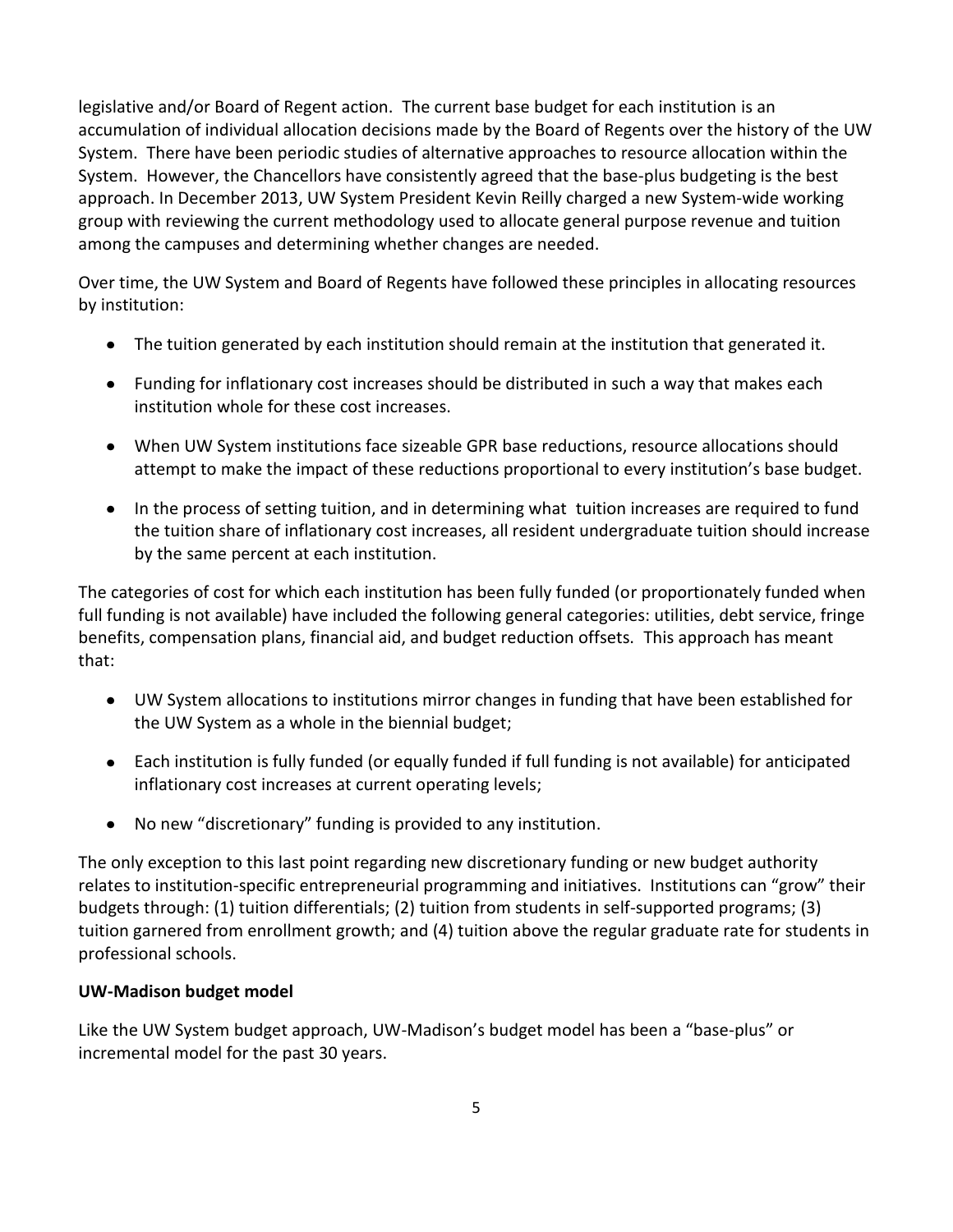Fund 101 is UW-Madison's base budget or general fund. Fund 101 consists of two primary revenue sources: state general purpose revenue and student tuition. Fund 101 also includes approximately \$57 million (2013) in federal indirect cost reimbursement.

The annual budget development process consists primarily of the allocation of current year unclassified pay plan and allocation of the continuing costs of prior year(s) classified pay plans. Central campus administration fully funds fringe benefits costs and does not withhold any amount of either unclassified or classified pay plan funding for "reallocation." As previously noted, UW-Madison does not receive any allocation of new base funding for discretionary purposes as part of any biennial or annual budget exercise. The only exception to this basic rule relates to any material changes in enrollments. If enrollments grow, or residency patterns shift in a way that generates a sustainable increase in tuition revenue, then that additional revenue can be converted into the campus discretionary base budget authority.

All changes (whether distributing new funds or distributing reductions) in allocation levels to schools and colleges are managed through the annual budget process. As referenced above, examples of changes to "base" funding to campus units include allocations to fund pay plans and distribute budget reductions, as well as campus support for targeted salary costs such as standard promotional increases for faculty and other recent salary initiatives including the High Demand Faculty fund, the Provost's initiative for Post-Tenure Review and Compression Equity, and the Critical Compensation Fund (CCF).

Other relatively recent campus initiatives, including the Cluster Hiring Initiative (CHI) and the Madison Initiative for Undergraduates (MIU), have directed new funding to various units from a combination of external and internal sources; these types of initiatives generally involve a competitive process including submission of proposals by individual departments, review and prioritization at the school/college level and subsequent review and approval of successful proposals by campus leaders, with additional levels of review and approval as necessary (by internal as well as external stakeholders).

Periodically, the campus has engaged in reallocation exercises to internally fund new programs and initiatives. This approach is the only method available to generate discretionary base funds that can be directed to new programming. The most recent example is the "overcut" in the 2011-13 budget reduction exercise which generated funds for reallocation. In many budget reduction years, reallocations are implemented through differential reductions by unit, whereby some units may be exempted from reductions and other units subjected to greater than average reductions. Although common, this technique does not generate new discretionary base funding unless an "overcut" is employed. Other examples of reallocation include a Program Development initiative which the institution conducted as part of every annual budget process from approximately 1974 through 1989. The exercise required all units to lapse 1-2% of base funding annually back to a central account, which was then available for potential reprogramming and/or reallocation.

The only other mechanism through which individual schools/colleges are generally able to secure additional allocations of 101 funds is through ad hoc requests by Deans/Directors, typically to support specific and targeted short-term needs. These types of ad hoc allocations are generally made on a revolving basis and depend on a variety of factors including availability of funds; new funds are made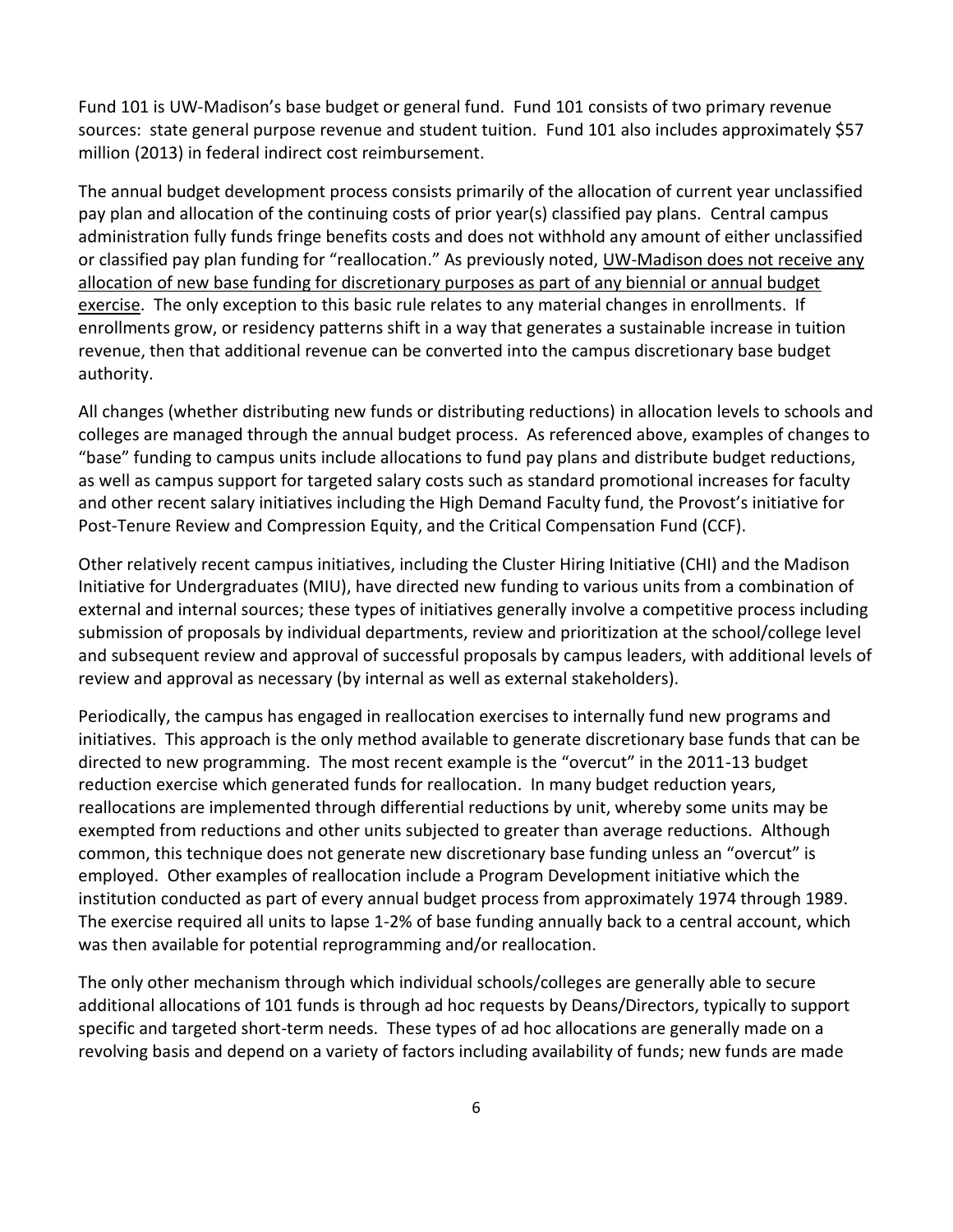available as old short-term commitments are retired or eliminated. This minimal level of "one-time" renewable funding cannot be used for permanent commitments.

Historically, a small subset of tuition-funded programs has resided "outside" the budget model (i.e., in Fund 131). These include cost-recovery and self-support programs whose enrollments are outside the tuition pool. Like other UW institutions, UW-Madison has a tuition revenue target that it must meet to sustain the Fund 101 budget. The revenue requirement and production for the tuition target relate to UW-Madison's "base" enrollments – undergraduate students, graduate and professional students, and most special students.

UW-Madison has had relatively limited activity in cost-recovery and self-support programs. In FY12-13, approximately \$10 million was generated in Fund 131 programs. Successful examples of such programs include the Evening and Executive MBA program, the Masters in Biotechnology program, and the Master of Engineering in Professional Practice. Since the introduction of the Educational Innovations initiative, there has been vigorous interest in the Fund 131 model. The fundamental requirement of such programs is that they result in net new enrollment and revenue growth to the campus. If that requirement is met, the business model from the institutional perspective is sustainable, meaning UW-Madison can both meet its tuition pool revenue target and allow the programs to directly retain the tuition they generate.

In addition to these programs, some schools and colleges generated tuition revenue (or budget authority) through differential tuition rates for undergraduate students and augmented tuition rates for professional school students.

The current budget model does not charge school and college budgets annually for costs associated with central campus administration and related infrastructure, including utility costs. Campus administration has historically provided funding to support Accounting Services, Enrollment Management, Legal Services, the Office of Human Resources, Facilities Planning and Management, etc. The only campuswide assessments that apply to all units and that are not based on a fee-for-service activity are the Common Systems/IT Licenses chargeback, and the  $21<sup>st</sup>$  Century Network fee.

Fund 150, or UW-Madison's federal indirect cost reimbursement, is handled in a different manner. Annual commitments and allocations are set at a level equal to projected revenue. The fund is essentially managed on a cash basis. A contingency balance is maintained to protect against years (like the past several) in which projected revenues do not materialize at a sum equal to actual expenses and commitments.

There are four sequential "draws" (i.e., sets of commitments or expense categories) for Fund 150, as follows:

- A group of payments or assessments associated with federal research activity that the institution is required to remit.
- \$57 million that has been built into the Fund 101 base since UW System merger in 1973-74. The Fund 101 pool is considered a second draw against Fund 150 because withholding any or all of this annual contribution would be tantamount to a base budget reduction to campus units.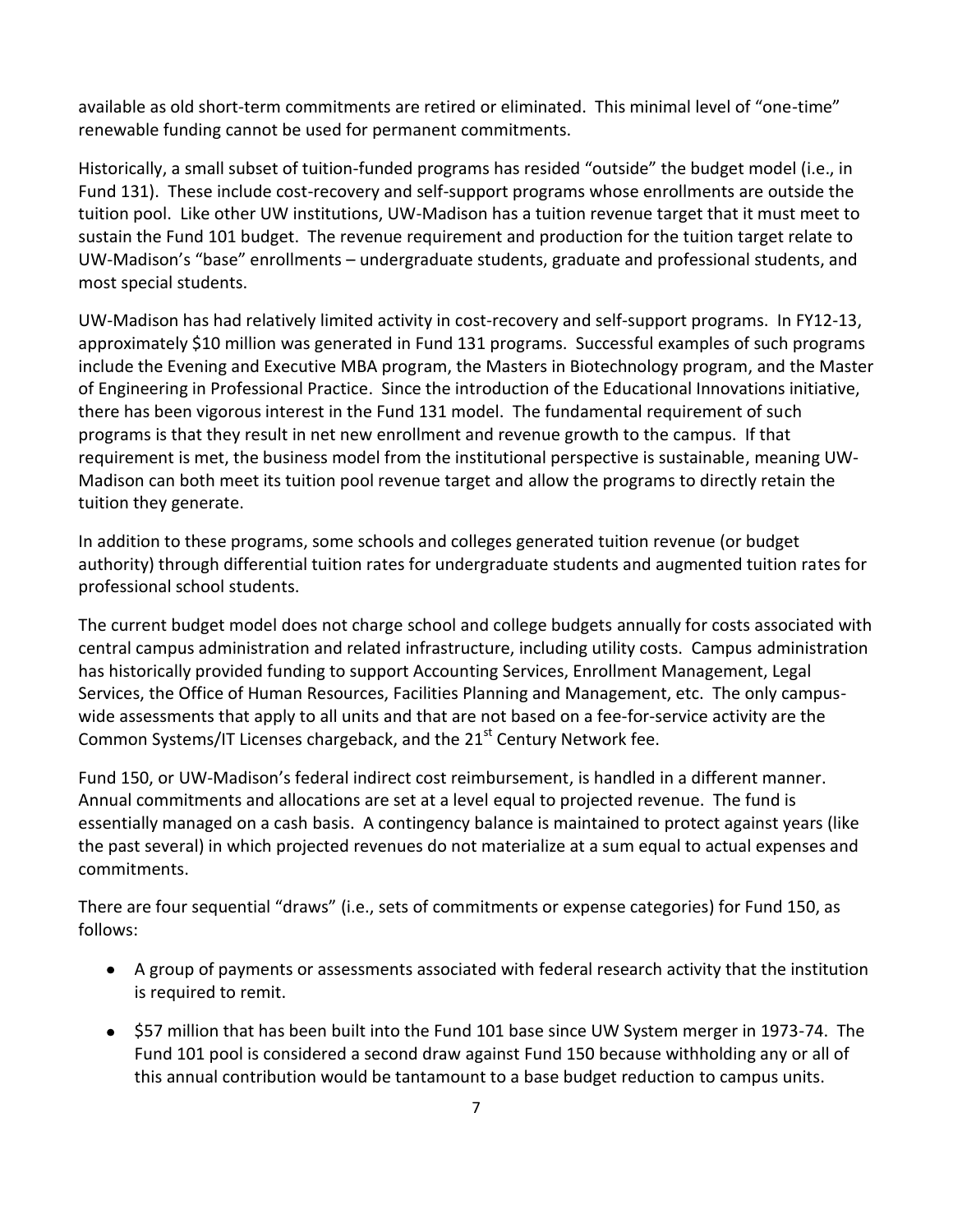Approximately 75% of the amount has been built into the base budgets of generating units (schools and colleges); the other 25% has been built into the base budgets of critical research support units (the Division of Information Technology, General Library System and the Division of Facilities, Planning and Management).

- Base budget commitments for separately budgeted Fund 150 units or programs, and high priority campus-wide commitments which are directly associated with the research mission, including the Office of Research and Sponsored Programs, the campus veterinary care unit and the maintenance and custodial budget in the Division of Facilities, Planning and Management. Campus-wide, high priority commitments in this category also include an annual contribution for the network upgrade and related maintenance, and the costs of the maintenance of various grants management systems.
- Annual "capital exercise" in which the balance of projected Fund 150 revenue less the first three draws above is divided between generating units (80%) and an administrative allocation (20%). The allocation to generating units (schools and colleges) is based on a three-year average of overhead generated and direct expenditures. Much of the administrative portion is allocated back to schools and colleges through the Strategic Hires Program, lease rental matching for schools and colleges, and startup and retention packages, to the extent that funds are available.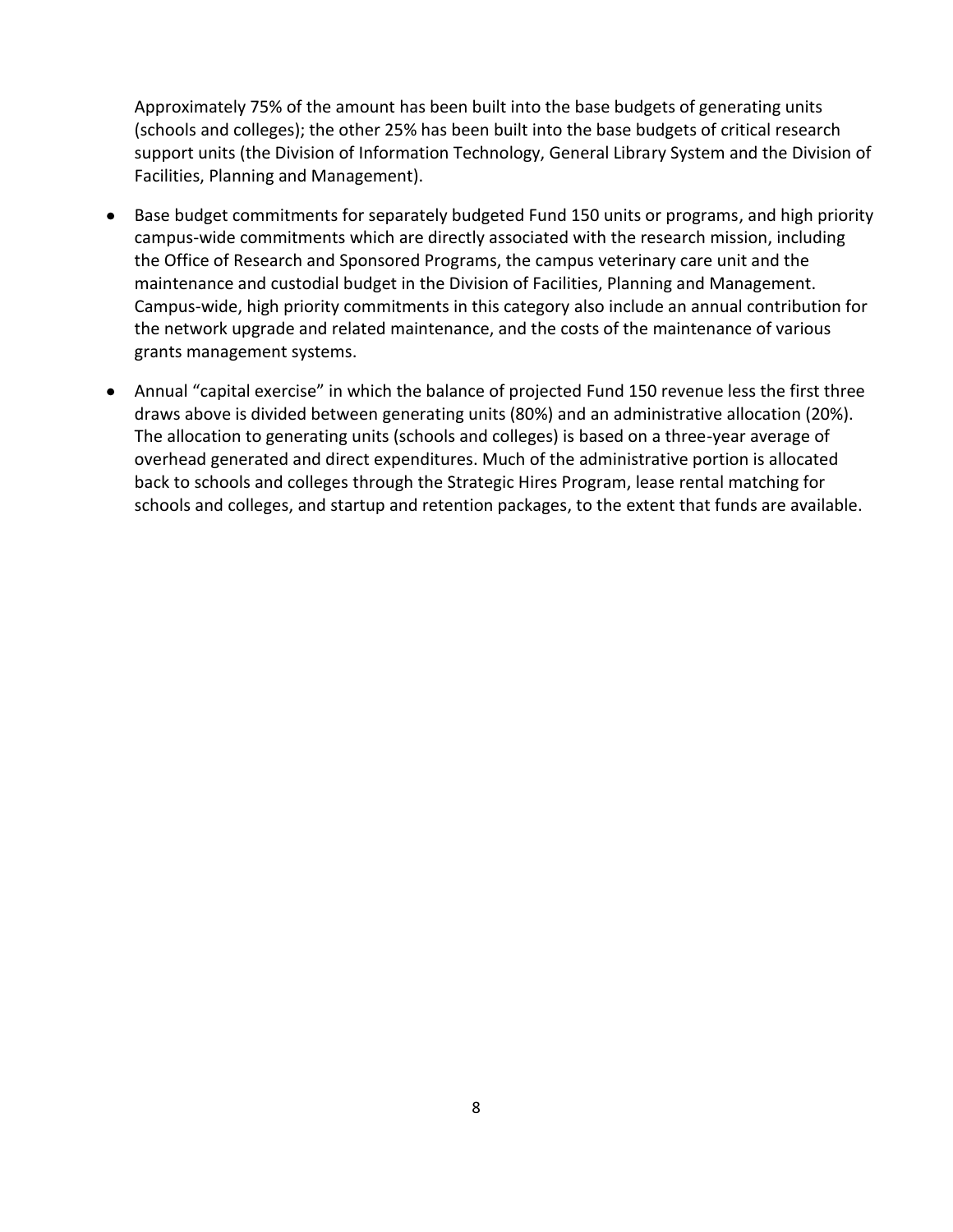#### **Sources and allocation of the 2013 Budget**

The process described above provides the core budget of UW-Madison. As noted at the outset, this budget does not encompass all expenditures at the University, but is the foundation for our ability to achieve the institution's multiple missions. The graph below illustrates the sources of the core budget for 2014, equal to approximately \$870 million in total. This represents about 30% of UW-Madison's \$2.8 billion budget.



#### **Making the case for change**

We are entering an era that requires universities to find innovative solutions to tight budgetary environments. Economic shifts, globalization, and technological innovations have substantially changed our world. These changes bring both opportunities and challenges. Opportunities are created for higher education institutions as the value of what we provide – research that helps create knowledge companies, education that develops workforce for those industries, and outreach that disseminates knowledge and expertise – increases on the world stage. Challenges have emerged as these changes bring into question the traditional delivery mechanisms of higher education, and the economic compacts that institutions of public higher education have traditionally had with state governments. Universities like ours are at a point when nimble changes and future investments are necessary not only to maintain and strengthen our national and international reputation, but also to reinforce our value to the state and its taxpayers.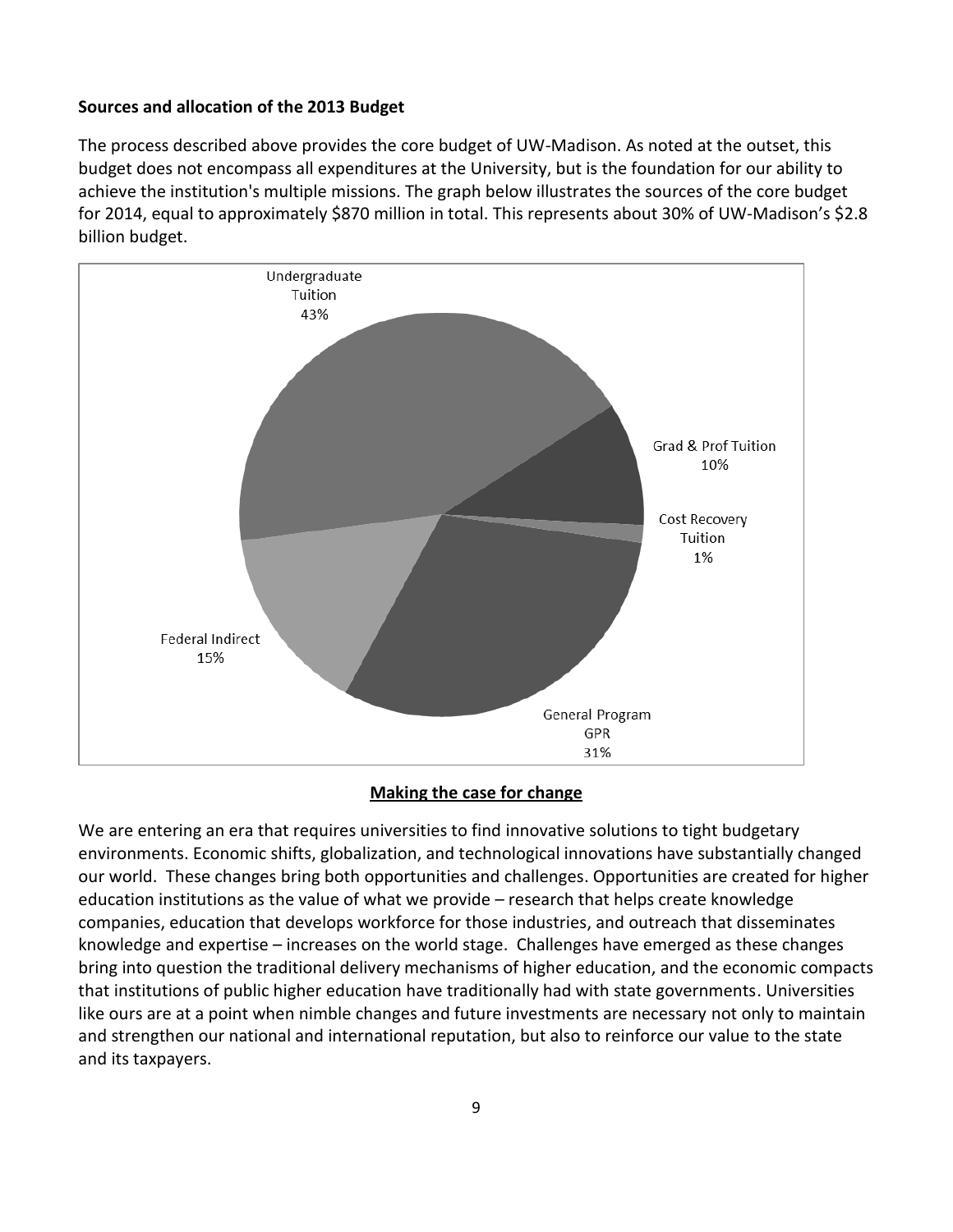The modest growth in the campus core budget does not come close to keeping pace with the rate of growth of expenses during recent decades. Most of UW-Madison's competitors (other strong public institutions and nationally recognized private institutions) have broader and more flexible financial bases. This external competition has caused our costs, particularly the cost of nationally recruited faculty and staff, to rise rapidly. As a result, UW-Madison faces a reduction in scale and/or loss in quality at a time when investment and innovation is critical to maintaining competitiveness.

If the declining growth rate in the core budget is not addressed, UW-Madison will lose its position among the preeminent institutions in higher education, nationally and globally. UW-Madison currently cannot compete for the best talent due to resource constraints, and is becoming unattractive for the first-rate academics on our faculty and staff. Addressing this issue is critical for a state trying to reposition its economic base and to develop the human capital necessary to compete in the "new economy" of the nation and the world.

One near-term means to address the shortcomings in the core budget is to reconfigure the allocation process on campus to ensure that resources that are available are invested as efficiently as possible in a manner commensurate with the strategy and missions of the institution. In this context, the committee focused its analysis on two central questions:

- Does the current budget model meet UW-Madison's needs today, and for the foreseeable future?
- Does the current budget model align with principles deemed to be important and with prevailing campus values in regard to the management and allocation of resources?

#### **Does the current model meet our needs and fit with campus values?**

UW-Madison has maintained the incremental budget model over many years, in part, to provide schools and colleges with predictable funding in favorable and unfavorable economic times. However, this budget approach allows for only limited reallocation across units, and typically does not generate sufficient resources to support new initiatives and programs. In addition, faculty, staff and administrators across campus indicate that the current budget model does not consistently and transparently align with campus values in regard to resource allocation and management, and has led to the following undesirable practices and outcomes:

- Units have no incentive to engage in financial planning;
- Resource decisions are not transparently connected with academic decisions or outcomes;
- Resource allocation and reallocation becomes a political process;
- There are few clear financial incentives for improvement or innovation;
- There is no sense of shared accountability for budget management and outcomes;
- When a resource allocation decision is made, the rationale or basis for the decision may not be clearly explained;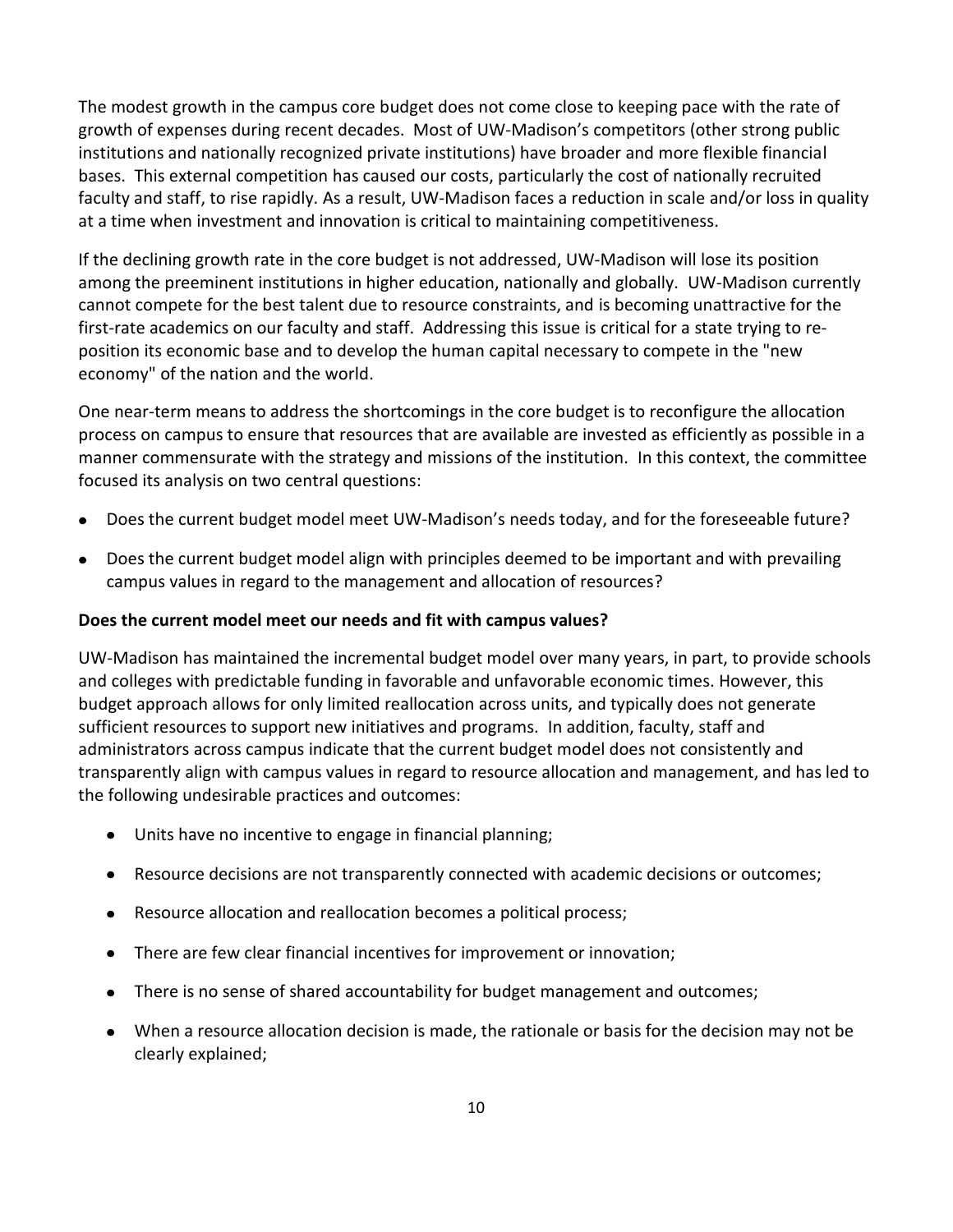$\bullet$ The budgeting process has little transparency, sometimes even to those directly involved.

The committee has concluded that the current incremental budget model does not meet UW-Madison's current or projected needs, for the following reasons:

- The current budget model does not align resources to activity, and therefore responding to shifts  $\bullet$ in educational demand is difficult. There is no incentive to encourage better instruction, innovative instruction, or enrollment of more students. Successful innovation in an existing program or development of a new program does not attract continuing funding, even when it draws significant enrollment. This means that teaching staff are given no incentive to innovate, grow, and improve. In fact, programs that grow too large are penalized because there is no assurance that funding will be sufficient or sustainable. In contrast, producing more research can generate more resources for the faculty member through their grants, and for departments, schools, and colleges through indirect funds (although the indirect cost allocation remains insufficient to maintain the existing research enterprise, or to support growth). Improving instructional productivity does not yield similar gains.
- The current model allocates core funds on the basis of history, not productivity or centrality to mission. However, there are areas outside of the core budget where there is a financial incentive for innovation and enrollment, such as through program-revenue activity (i.e., outreach or approved program revenue degrees). The establishment of program revenue degrees (in which units can retain tuition revenue) that then operate alongside conventional degree programs (where funding is not linked to enrollment) can distort resource allocation and offer perverse incentives. For example, if a school can establish an "evening/weekend" program from which it can capture tuition revenue alongside a core program from which no tuition revenue is captured, there is a powerful financial incentive to divert instructional resources into revenue-generating programs to the detriment of core programs. This incentive is extremely strong when units face serious financial pressures.
- The current model lacks transparency and does not objectively allocate core funds based on program quality. The current system takes program quality into consideration only in the allocation of flexible resources available for distribution by central administration. The allocation of these funds is done through individual negotiations rather than through a more transparent process that links allocation with strategy and metrics.

While we must continue efforts to expand our financial resources by increasing tax support, generating and reinvesting research overhead, and increasing private philanthropy, we must also focus on how to make the most of what we have. This requires a budget model that aligns resources with our core missions, creates incentives for sound decision-making and careful use of resources, rewards innovation and quality, and provides flexibility necessary to accommodate change and growth. The committee has concluded that this is the right time for a change in our campus budget model. We believe the risk of erosion of the quality of the institution is too great to accept the status quo.

In the following section, we review a range of university budget models now in use among universities similar to UW-Madison in size, complexity and mission.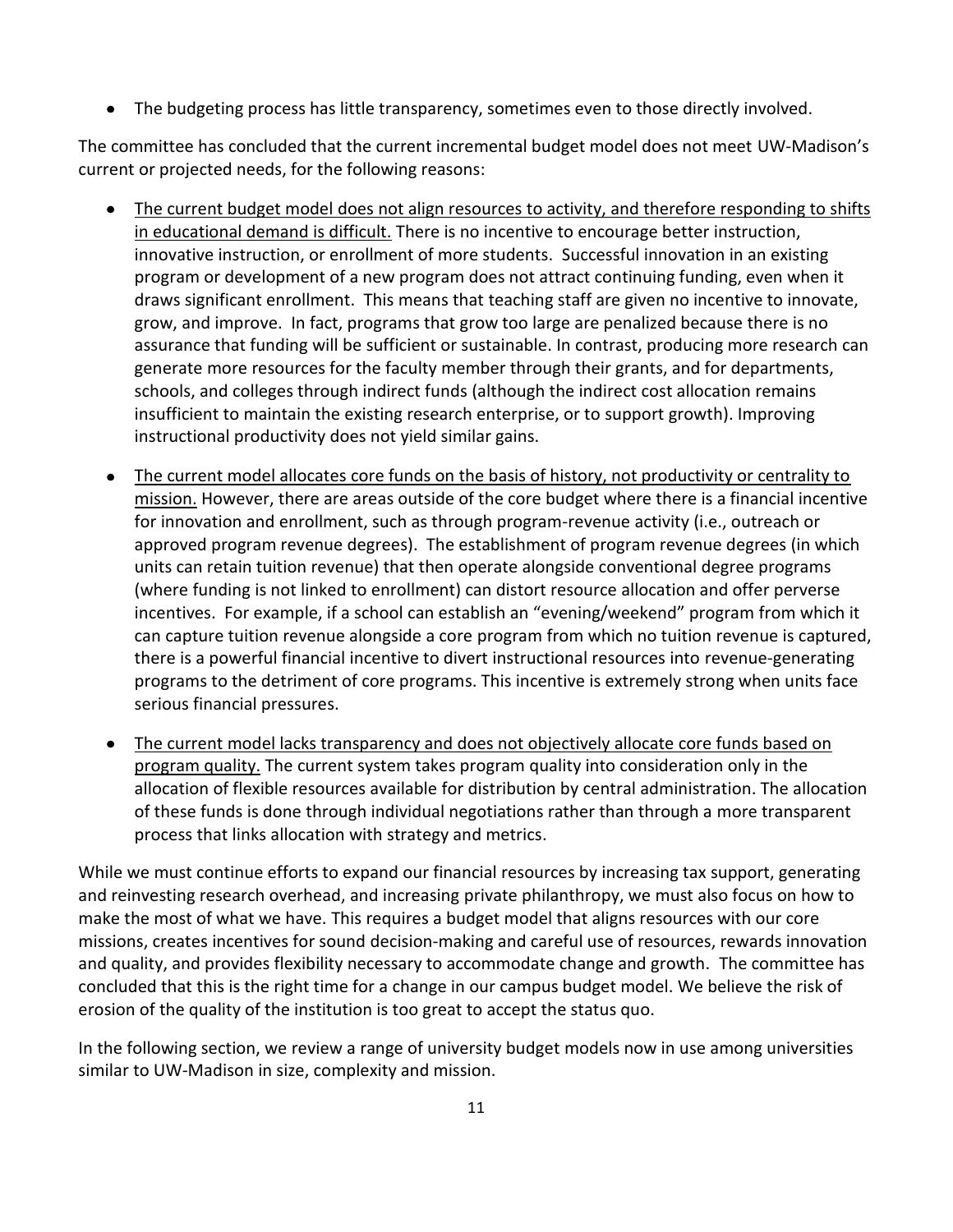# **Identification of campus budget models and best practices/benchmarking**

According to the 2011 Inside Higher Ed Survey of College and University Business Officers, the most common campus budget models are incremental, zero-based, formula, performance-based, and incentive-based budget models. Incremental, zero-based, and formula budget models are typically in use on centralized campuses, whereas performance-based and incentive-based budget models are being adopted on decentralized campuses.

# **Budget models: advantages, disadvantages**

*Incremental Budgeting:* This is the oldest and most common budget model used in higher education, where budget proposals and decisions are largely based on funding levels of the previous year. The underlying assumption is that the institution's fundamental goals and objectives will not change markedly from this year to the next.

- Advantage: Easy to implement, provides stability, and allows campus units to plan.
- Disadvantage: Little incentive to create new programs or means to evaluate resourcing of existing programs.

*Formula Budgeting:* This is a strong central-campus budget model in which funding is computed by applying selected measures of unit costs to selected output measures.

- Advantage: Depoliticizes the appropriations process by relying on quantitatively-oriented agreedupon algorithms for distributing funds.
- Disadvantage: Formulas can be ineffective in incorporating quality in resource allocation.  $\bullet$

*Zero-Based Budgeting:* At the beginning of every budget planning period the previous year's budget for each campus unit is cleared. Every campus unit must re-request funding levels and all spending must be re-justified.

- Advantage: Focuses on outcomes and results and perceived as a highly rational, objective approach.
- Disadvantage: Assuming no budget history runs counter to continuing commitments, such as faculty tenure; highly time-consuming; potentially volatile and subject to capricious decisions.

*Performance Budgeting:* In this model, decisions are made centrally and are based on policies that relate inputs such as enrollment or research volume to determine funding levels. Units must perform in certain ways and meet certain expectations to receive funding.

Advantage: Focuses on accomplishments and results rather than on inputs and processes; once defined the approach is relatively simple.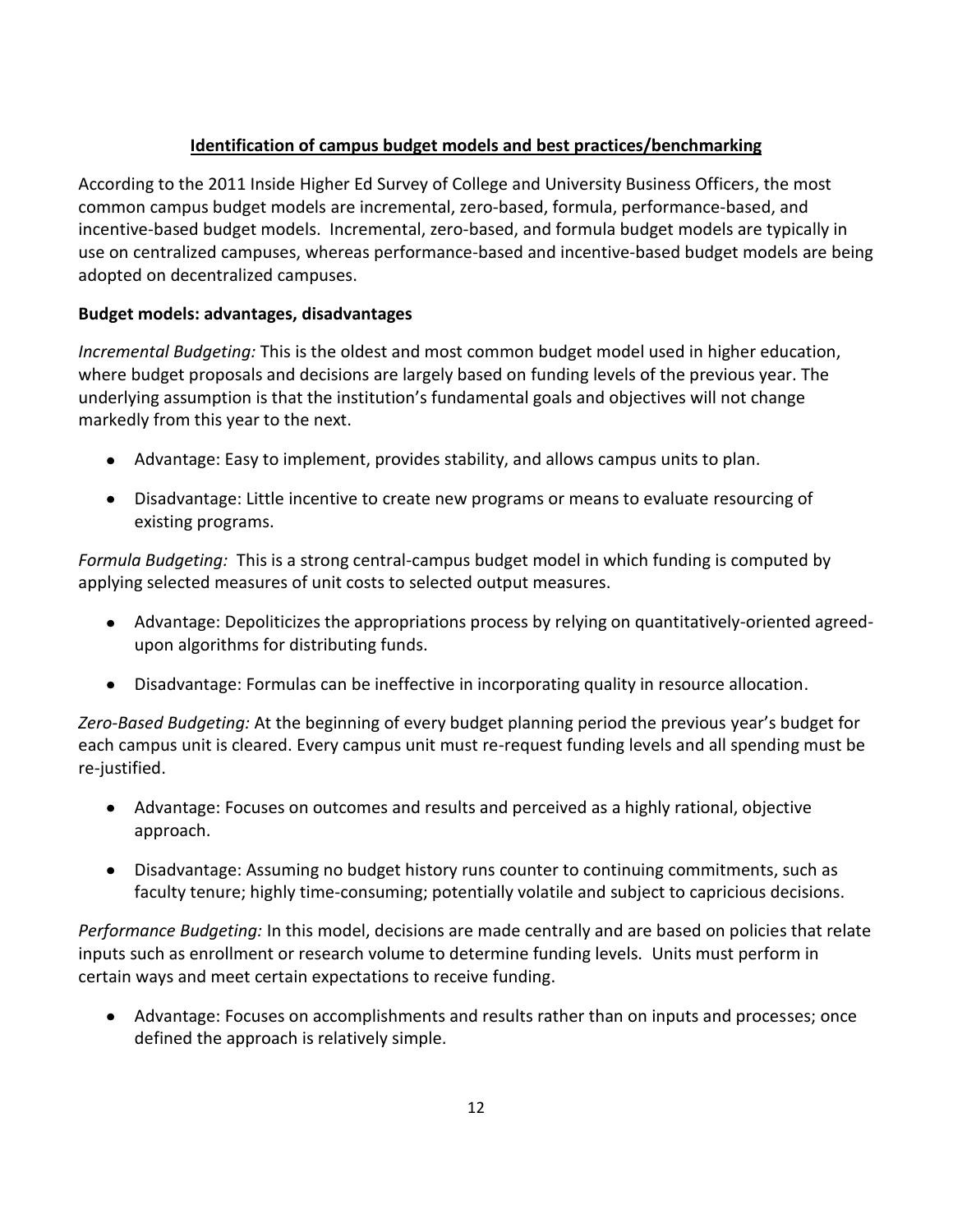Disadvantage: Difficult to define performance criteria and appropriate measures; tendency to measure only that which is most easily measured.

*Incentive-Based Budgeting (IBBS):* This model delegates significant operational authority to schools, divisions, and other campus units, which allows them to prioritize their academic missions. A significant portion of the unit's revenue and income, including student tuition, is retained. Each unit is assigned a portion of government support. Units are responsible for their own expenses, as well as for a portion of expenses incurred by the university's general operations. This model allows support units to charge for their services, and some academic units can tax others for the service instruction that they provide.

- Advantage: A more rational approach to budgeting; operating units have greater responsibility for budget development and control; academic priorities are made closer to the instructional level; tuition resources are moved in relation to the institution's enrollment patterns; incentive to enhance revenues and manage costs.
- Disadvantage: Academic programs may become budget-driven at the risk of sacrificing academic  $\bullet$ performance, priorities, and innovation; local services that duplicate those offered elsewhere may be expanded to generate revenue; developing equitable cost algorithms for taxing units can be problematic.

Recently, more colleges and universities have begun to transition to incentive-based budget systems, which include responsibility-based budgeting and activity-based budgeting. The shift toward incentivebased budget systems in higher education may be driven by the need to address rapidly changing financial and political conditions proactively, and to integrate planning, budgeting, and management decision-making more fully at the level of individual campus units while decreasing levels of central campus budget authority.

To support this committee in its work, campus leadership commissioned a report from the Education Advisory Board (2013) focusing on budget models currently in use among peer universities. This report organizes the spectrum of budget models in peer universities slightly differently than the Inside Higher Ed survey cited above. The EAB cites the following as the most common models, ranging from most centralized to least centralized: incremental budget models, zero-based budget models, performancebased budget models, activity-based budget models, and responsibility center management budget models. According to the EAB, activity-based and responsibility center management budget models are regarded as specific types of incentive-based budgeting.

In addition to differences in terms of centralization or decentralization of budgetary authority, budget models also vary by how funds are allocated, as seen in the following chart: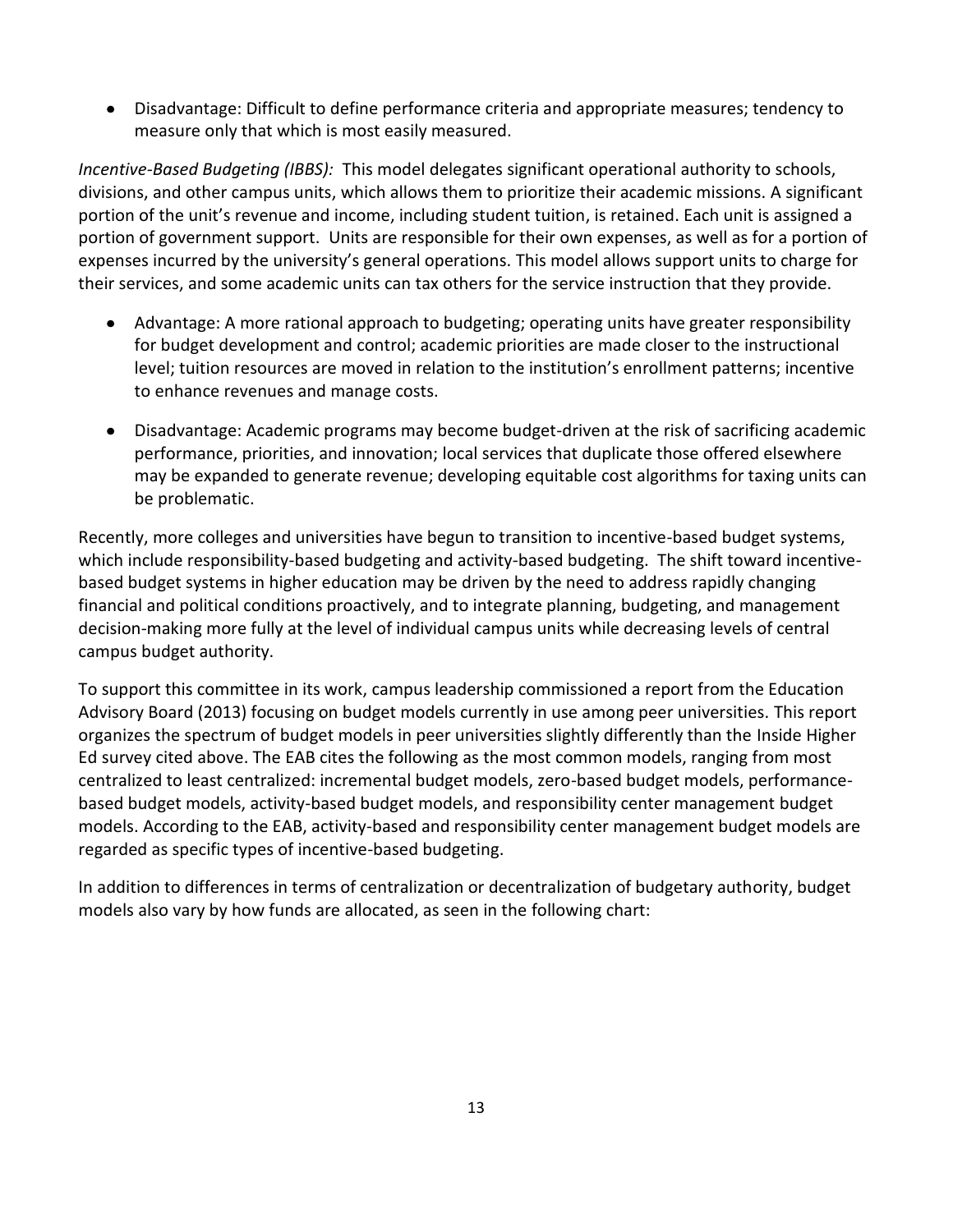#### **Figure 1 from Page 7, EAB research brief**



Most public peer universities employ an incremental budget model, as we do; however, between 2008 and 2011, there has been a slight shift away from incremental models toward performance-based, and responsibility centered management models, as shown below.



#### **Figure 2 from Page 7, EAB research brief**

Percentages do not sum to 100% because some institutions employ more than one budget model.<br>Source: The 2011 Inside Higher Ed Survey of College and University Business Officers.

©2013 The Advisory Board Company eab.com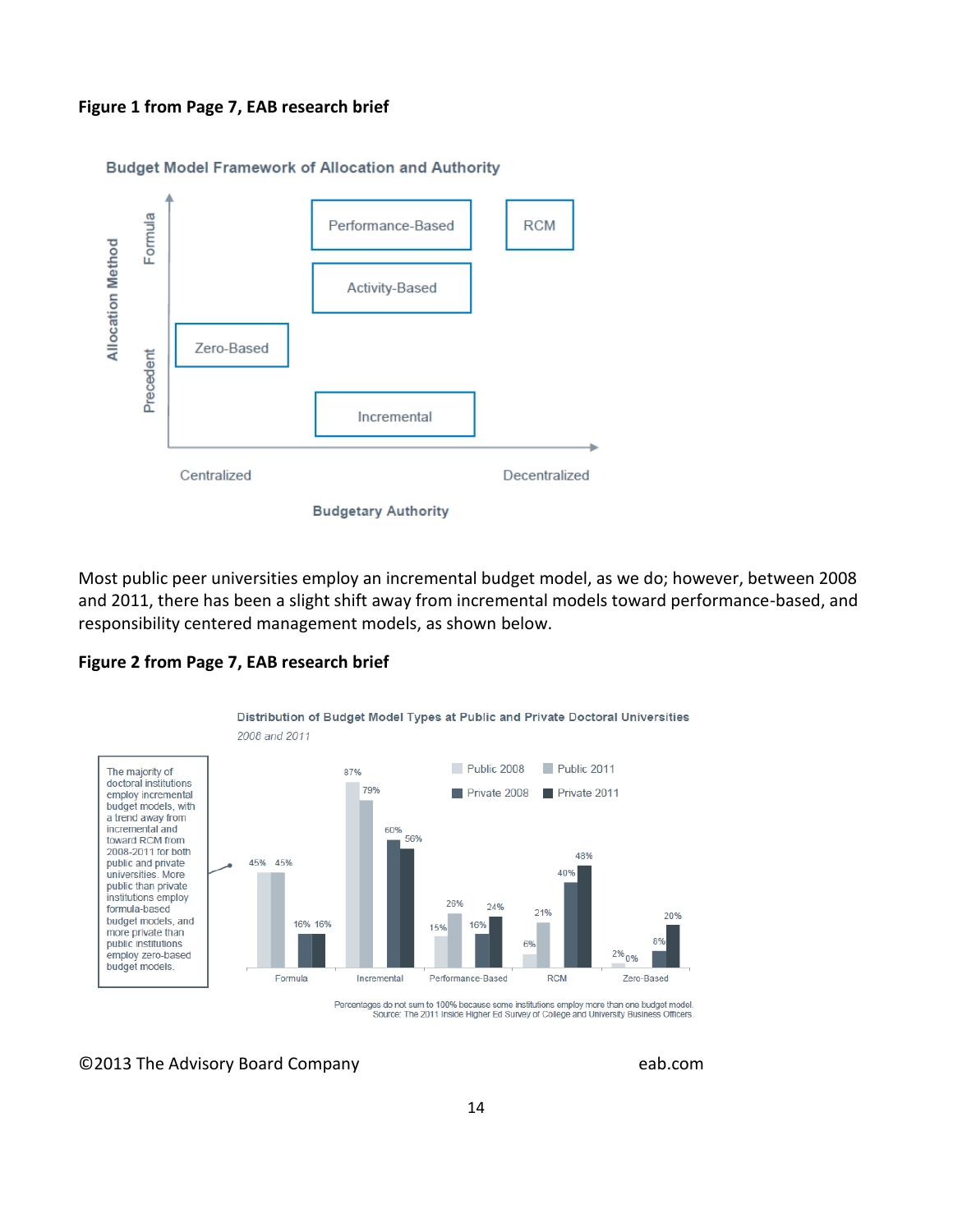The EAB report noted that in reality all universities use a hybrid model, not a pure form of any of the models described above. Also, it should be emphasized that regardless of the model a particular university follows, most if not all universities retain a margin of discretionary resources that can be distributed for new initiatives and opportunities.

Another important concept highlighted in the EAB report relates to the overall complexity of the model. Some models may only attribute revenue to units, whereas others may attribute both revenues and costs. Including cost allocation in the model is significantly more complex than revenue attribution alone.

# **Key issues in developing and implementing a budget model**

Some key issues must be addressed and choices made, early in the process of developing and implementing a new campus budget model. Our aim here is not to be comprehensive, but rather to highlight key points regarding budget models used by peer universities, particularly those which have adopted incentive-based approaches.

# *Allocating Revenues:*

# Should tuition be allocated to the unit of enrollment or the unit of instruction*?*

- Allocating tuition to the unit of instruction compensates units for costs of instruction, but creates an incentive for units to teach popular courses outside their area of expertise. Allocating tuition to the unit of enrollment reduces the incentive to reach beyond core competencies, but creates an incentive to enroll students in programs that rely on courses taught in other units.
- Peer institutions have generally adopted a variety of weighting systems that allocate a portion of tuition to the unit of enrollment and a portion to the unit of instruction.

# Should state appropriations be fully or partially allocated in proportion to tuition?

- State appropriations may be tied to tuition allocation, if largely meant to support instruction.
- Peer institutions generally provide a portion of state appropriations to the central budget office to support campus initiatives and strategic investments.

# *Allocating Costs:*

Should costs of support units (e.g. libraries, research compliance, building maintenance, public safety, utilities) be allocated based on consumption/costs incurred or with a central tax on revenues? How should the costs of other units or activities that are central to the mission of the University, but that do not directly generate revenues, be allocated?

- Consumption-based allocation of costs incentivizes units to reduce waste, but a central tax is easier to administer and avoids underfunding "public goods."
- For support services, some peer institutions have a general tax in the range of 20-25%; others allocate expenses, for example charging for utilities and maintenance by square footage.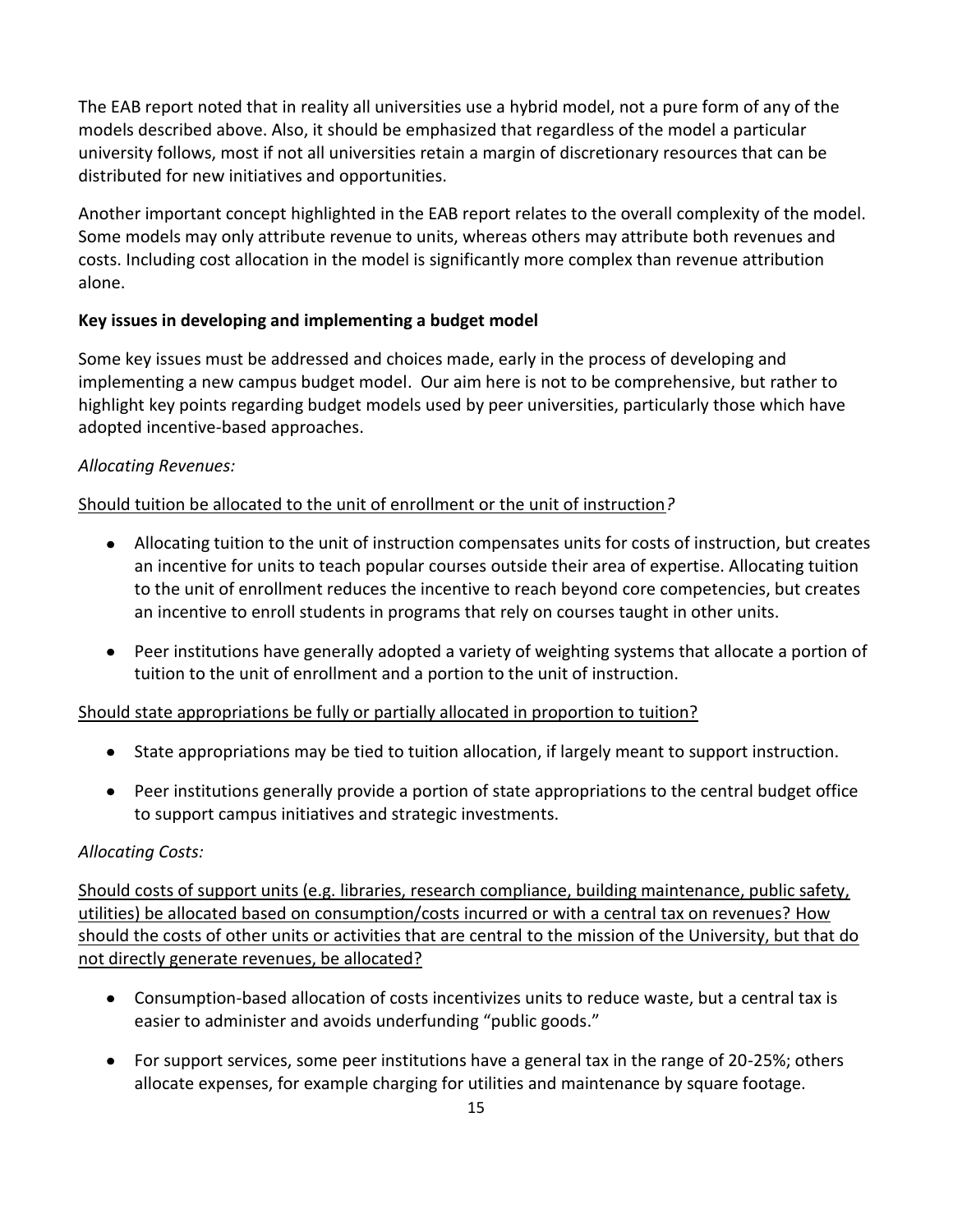# *Implementation:*

## How will competing initiatives (e.g. to offer a given program of study) be regulated?

Coordination is necessary to avoid inefficient duplication and to support sustainable innovation (why develop a new program if it will be quickly undercut?), but regulation can discourage innovation if coordination is too cumbersome.

# How quickly can the campus transition to a new model, and how quickly will allocations respond to changes in activities?

- Deans and directors need more data on costs, additional staff expertise, and time to make adjustments – especially given long-term commitments to faculty and staff. But, incentivizing and sustaining innovation is difficult if revenue is substantially delayed.
- Some campuses have approached this change by first allocating budget resources based on measures of activity. Later, costs such as centralized services, space and utilities can be allocated after the campus community has achieved a sufficient level of sophistication and comfort with the new model.

# What mechanisms should be developed to assure resources for important priorities that are not reflected in the budget model metrics?

To be tractable and transparent, the budget model requires a relatively simple set of metrics. Even a very complex set of metrics cannot capture every important aspect of our mission.

# **Ensuring an effective transition to a new budget model**

Because the campus has been working under the current incremental budget and allocation system for many years and given natural concerns about the potential impact of transitioning to a new model, a change to a different system will meet challenges. The committee recognized this challenge and sought to identify issues and strategies necessary to ensure successful implementation of a new budget model.

#### **Process**

The committee interviewed key stakeholders who have knowledge, experience and valuable insights about budget issues on campus. The committee began with a facilitated focus-group interview. Committee members also met with the Deans Council. The following additional groups were identified as important stakeholders, and were invited to participate in interviews:

Academic leadership: Three former Deans or Associate Deans and three former University Committee Chairs were identified as suitable candidates for one-on-one interviews. To date, four of these individuals have been interviewed. Department chairs will be invited to participate in focus group interviews during the next stage in this process.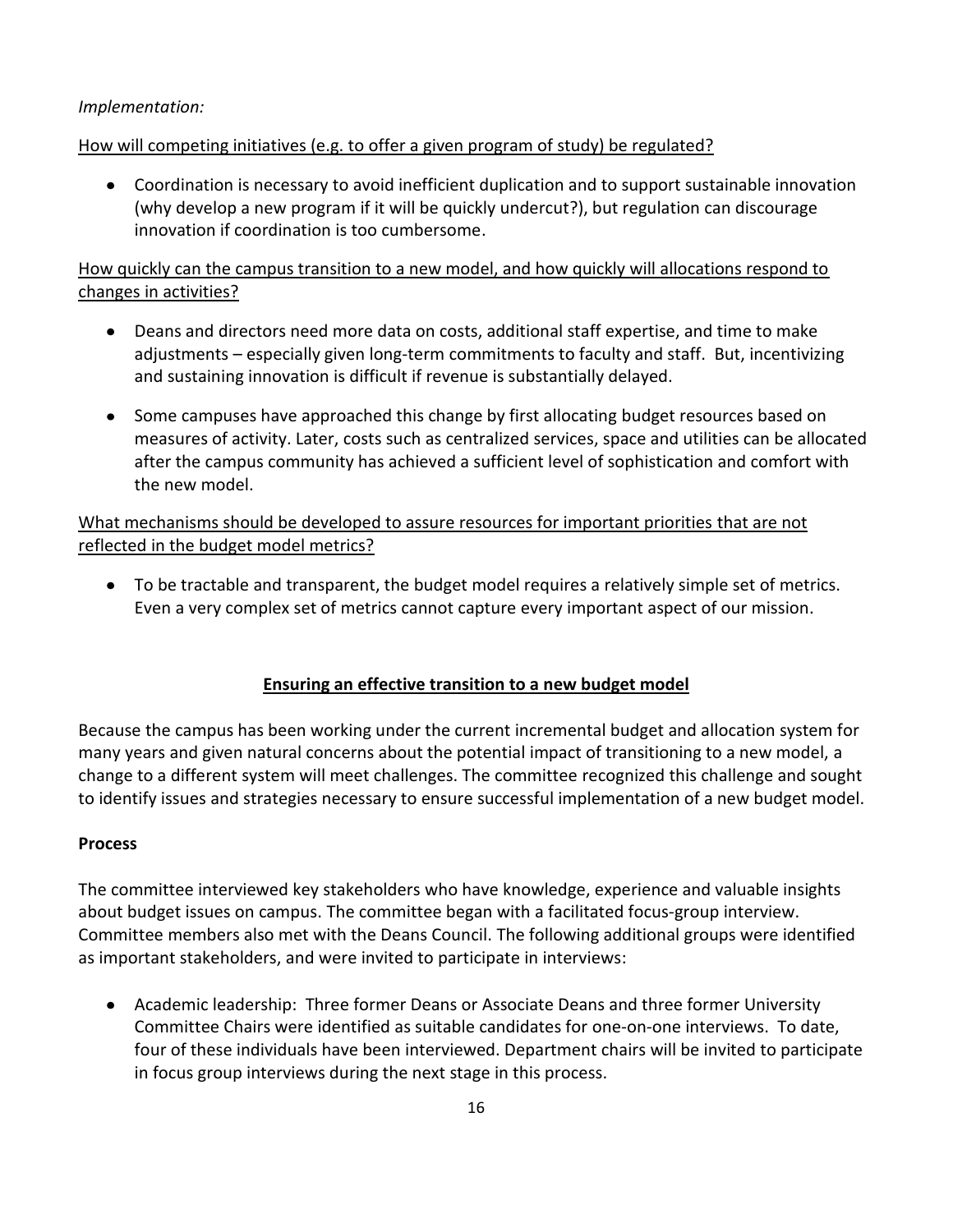- Staff leadership: The committee interviewed leaders of academic staff governance (Academic Staff Executive Committee) and members of the Administrative Council, which includes associate deans for administration from schools and colleges and numerous central campus administrators. The committee was unable to meet with classified staff governance representatives because their governance group was in the process of formation.
- Student leadership: The committee met with the Associated Students of Madison to understand the student perspective on campus budgeting and thoughts about future changes.

#### **What we heard**

Discussions with the stakeholders demonstrated that there is a strong level of interest in the future direction of the campus budget model. Overall there is general agreement that a new budget model is needed for campus to remain competitive in the changing academic landscape, although perspectives on how the budget model should be designed vary considerably. The following is a summary of the common elements identified by the stakeholder groups as being essential for an effective transition to a new budget model.

*Defining Campus Values* – A new budget model must honor campus values. As part of designing and implementing a new budget model, campus values must be discussed, evaluated, and identified, and consensus must be built about how these values should be honored in any future campus budget model.

*Accountability and Authority* – The budget model must be based on campus strategy, and must ensure accountability to the strategy. Stakeholders agreed that our campus has a long history of budgeting approaches that protect the status quo, and that no unit should be "protected" as a matter of course in a new model. Stakeholders also indicated that those with budget responsibility and accountability must also have the authority to make decisions in a timely manner consistent with the budget model and strategy.

*Communicating Strategy* – Our campus has long operated without a clearly articulated central strategy, and a culture of independence and entitlement is commonplace. If an overall campus strategy is to be deployed, and budget is to be allocated in ways consistent with that strategy, then campus leaders must clearly and repeatedly communicate this message so that all affected by the new budget model understand expectations and have access to information resources. For example, if innovative and entrepreneurial educational programs are considered important objectives in the overall campus strategy, then this must be clearly articulated by campus leadership, with explanations about how budgets and resource models can be created to support achievement of these objectives.

*Transparency* – The process used to create and implement a new budget model must be fully transparent and should be articulated broadly and repeatedly. Any new budget model will have proponents and detractors. Transparency will demonstrate that the perspectives of both groups have been considered when making decisions about resource allocation. Without transparency, the detractor group may feel justified in creating "headwinds" as a tactic to resist change, even if they are clearly in the minority. These headwinds can delay progress or derail a transition.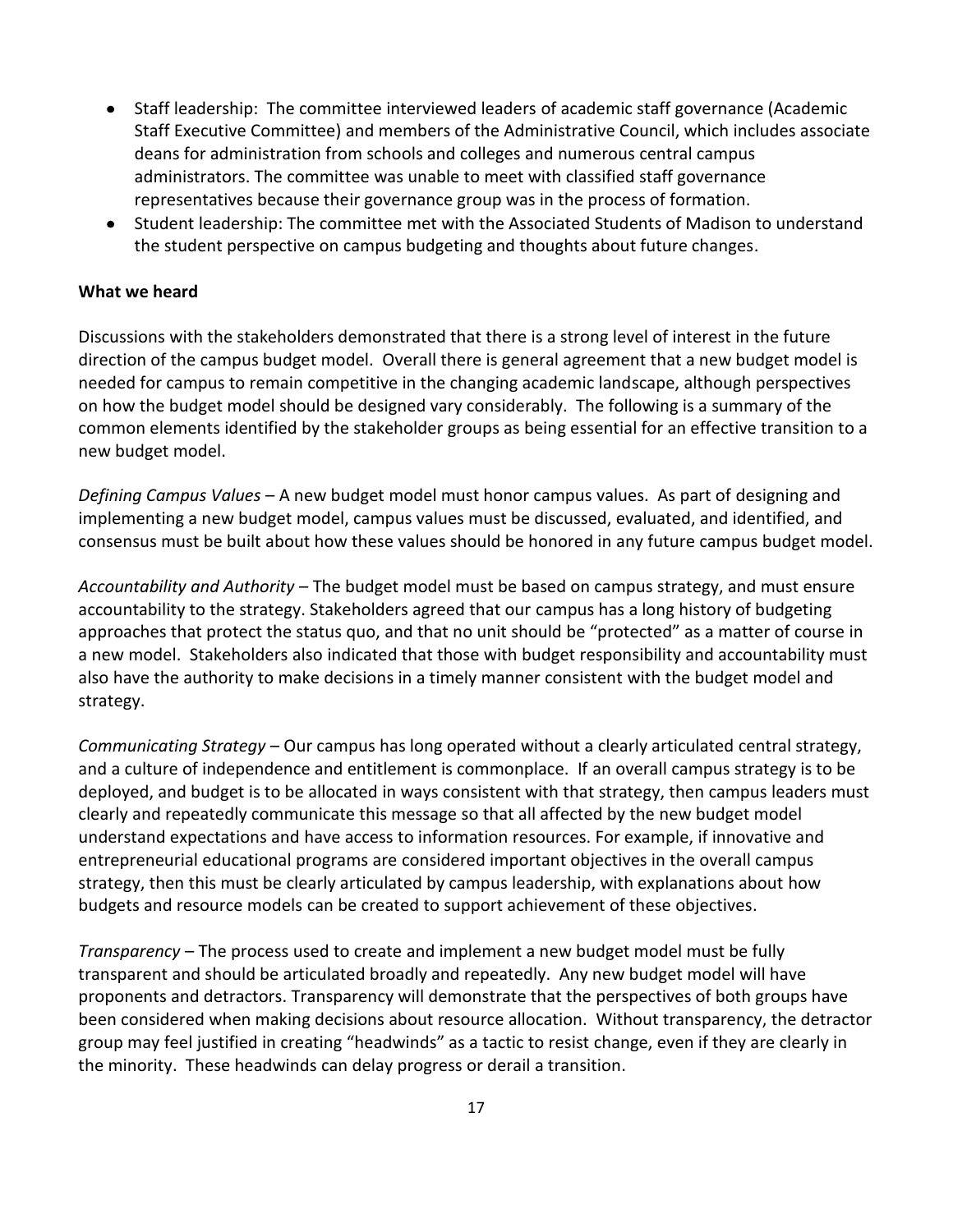*Predictability* - Most academic units have budgetary commitments associated with faculty salaries, and these commitments change at a much slower pace than shifts in curricular demand or research emphasis. The budget model must be sufficiently predictable so that units can plan effectively to support long-term commitments; therefore, budgetary shifts must occur gradually enough to avoid harmful disruption to the unit's mission. However, units should not be "protected" from the consequences of poor alignment or performance, and resource allocations must be reduced when a unit's contributions to the overall campus strategy and mission fail to meet agreed-upon levels, based on appropriate metrics.

*Campus Level Commitment –* The budget model must honor shared values held across campus in support of the campus mission. The budget model should provide incentives for units to collaborate effectively and to participate in campus-wide strategic initiatives that promote quality and innovation for all (e.g., educational innovation, global health, sustainability). The budget model must specifically address resource requirements of units with broad roles consistent with campus strategy and values, but which may not be seen as central to well-recognized and clearly defined areas of strategic focus, especially when such units are not part of a traditional school or college.

*Research and Outreach* – The budget model discussions to date have focused primarily on the educational mission because that is how the core campus budget allocation (i.e., Fund 101) must be deployed. Nevertheless, our research and outreach missions are equally important and must be taken fully into account. In particular, challenges in the research domain, such as indirect cost allocation and distribution, must be addressed in the new budget model. Transparency in managing indirect costs will be critical.

*Roll-Out Period* – The roll-out period for a new budget model must be carefully considered. The process should be expeditious, but not so rapid that unintended consequences, which are inevitable, cannot be managed effectively.

*Information Infrastructure* – Campus administration must be prepared to invest in the infrastructure, management tools, and human resource training necessary to ensure the transition to a new budget model is as smooth as possible. Since any new budget model is likely to require new metrics as a basis for resource allocation, all campus units must have the information and tools they need to track, document and benchmark their performance against campus strategy. This will help ensure internal controls, ensure accountability, and provide factual information about performance of campus units and about our overall performance as a campus to internal and external stakeholders.

*Commitment from Leadership* – Once the decision has been made, the Chancellor and the Chancellor's leadership team must be fully committed to implementing a new budget model, even if faced with significant resistance from those in disaffected units (e.g., units likely to see budget reductions). The leadership team must be committed to the new model, even if the model reduces budget control by central campus administration. The team must be prepared to implement a change management/communications plan that ensures campus constituents have complete and timely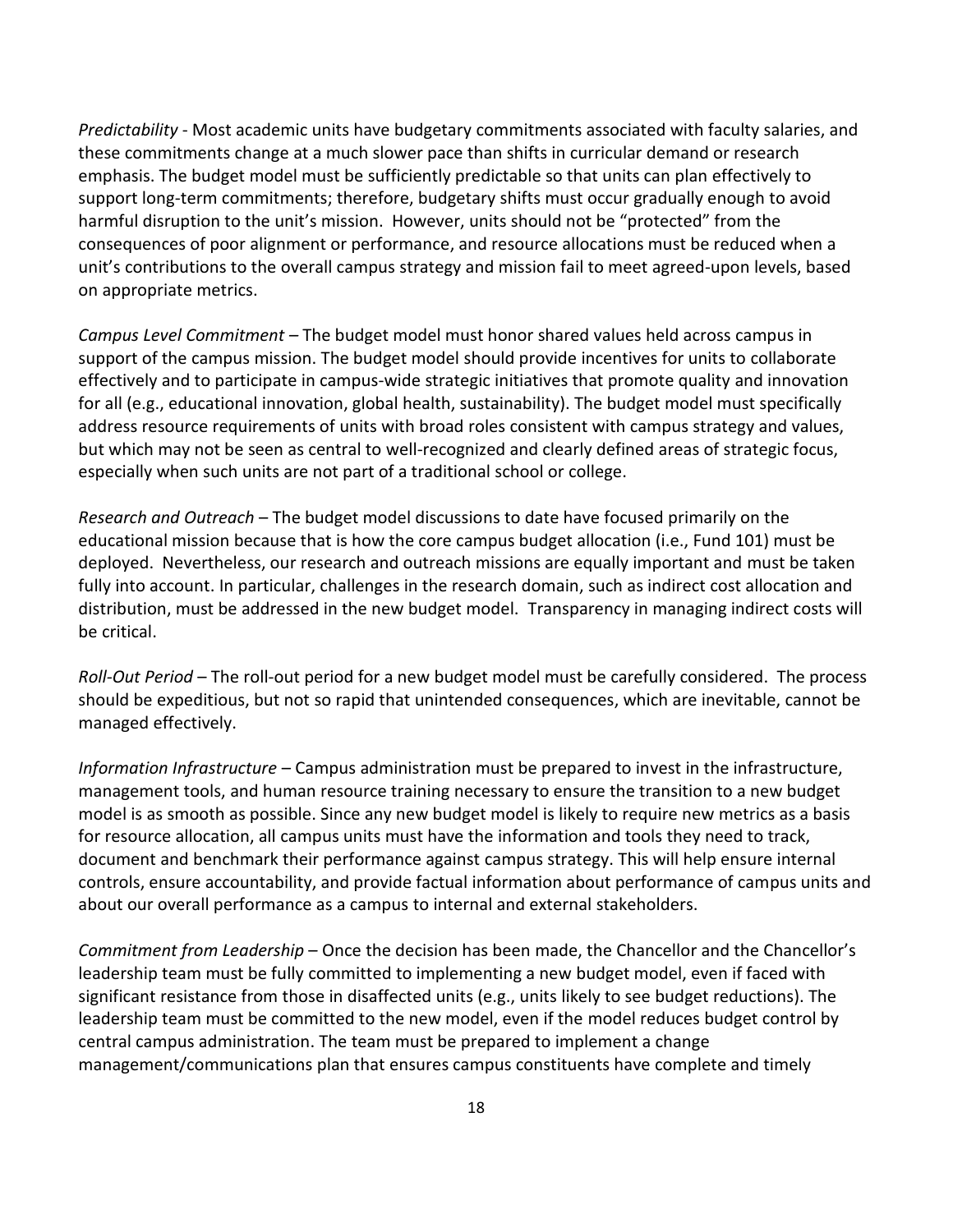information about the selection and implementation process, as well as clear channels to communicate with leadership about unanticipated problems and unintended consequences, once the transition has begun.

#### **Conclusion: A roadmap of next steps**

As mentioned in the introduction, this White Paper is intended to be the first step in achieving a new, transparent budget development and allocation process for UW-Madison. This process will provide the information necessary for sound decision-making, support innovation and entrepreneurship, and help the University maximize support from campus stakeholders and private donors.

The Budget Model Review Committee believes a model that incentivizes activity holds the greatest promise for UW-Madison. It would provide appropriate incentives, emphasize a high level of transparency and be consistent with principles and guidelines outlined in this report. We also believe additional research and analysis of similar models implemented at peer institutions would be of great benefit. Considering that few universities have a "pure" budget model (EAB report, page 5), other models – their strengths and weaknesses – may help inform the approach that works best for UW-Madison. In addition, greater understanding of the nuances of similar budget models implemented elsewhere would help ease the transition to a new campus budget model. Our roadmap also adheres to UW-Madison's commitment to shared governance, campus-wide engagement and the sifting and winnowing of ideas.

Specifically, the Budget Model Review Committee recommends the following next steps:

- Chancellor Blank should create and charge a cross-campus committee to conduct a more detailed review of budget allocation models that incentivize activity, develop a proposed model for UW-Madison and recommend action steps for transitioning to the new model. The model should build on best practices at peer institutions but be customized to align with UW-Madison's operating environment and guiding principles.
- Based on the principles of transparency and simplicity identified in this report and best practices at peer institutions, the committee should develop a model based on a limited number of metrics (or measures of activity) against which budget allocations can be measured.
- In recommending the selection and implementation of a new budget allocation model, the  $\bullet$ committee should closely follow the principles and guidelines outlined in this report. These principles and guidelines will be critical to the success of the new budget model.
- The committee should take a prudent approach by initially focusing only on budget allocations based on measures of activity. The more complex issue of cost allocation for space, centralized services, utilities and other services can be addressed at a later stage of model development.
- Consistent with the approach of the Budget Model Review Committee, the next committee must commit itself to a broad-based engagement of campus governance groups and stakeholders. This will help ensure an effective transition to a new budget model. Active engagement of stakeholders also is a longstanding component of UW-Madison's campus culture.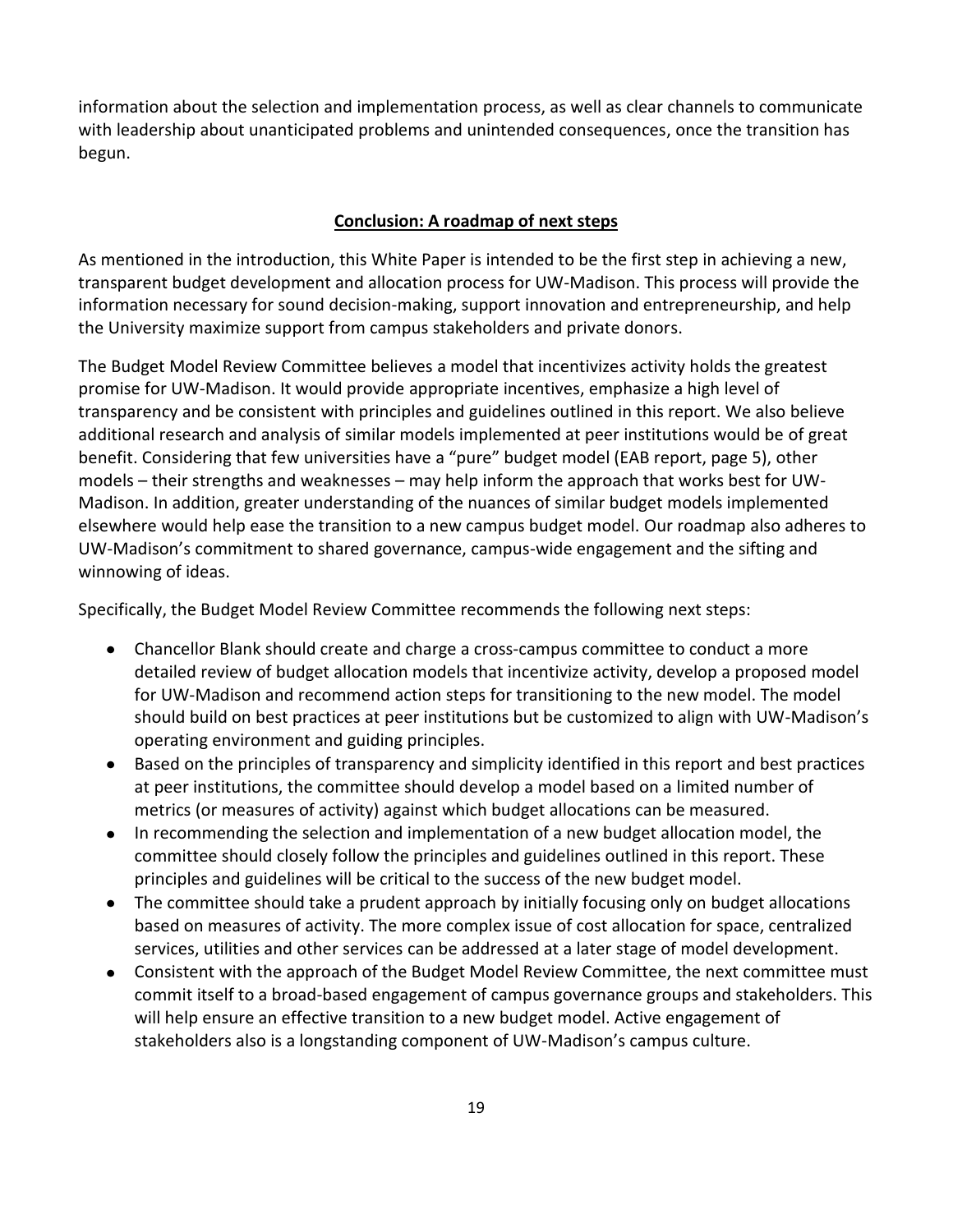- Campus leadership should continue to devote time and attention to educating the campus community about the current budget model. A clear understanding of the current budget model will be needed before the campus transitions to a new model.
- The committee should develop its work product/recommendations in a timely manner so that the campus community can review the potential impact of the new budget model during the 2015-16 budget development cycle (the spring of 2015). This would establish a "hold-harmless year" as recommended by best practices at peer institutions. The campus could then begin a formal phased implementation of the model, starting in the 2016-17 budget development cycle.
- Building on information provided by the Education Advisory Board, the committee should directly engage and communicate with peer institutions that recently transitioned to activitydriven budget models. Direct engagement would enable the committee and campus community to develop a deeper understanding of transition issues and challenges and to obtain feedback that may be critical to our success.

The Budget Model Review Committee is confident that it has laid a solid foundation for a process that will produce positive results in an area of utmost importance to UW-Madison's future. Much work remains to be done. But guided by the values that have made UW-Madison one of the world's great universities, we know the campus community will embrace and successfully complete the important task at hand.

We conclude this report by noting an observation of the Education Advisory Board: Budget models do not make decisions, people do. The impact of the budget model, the EAB said, depends more on the quality of decision-making than on the inherent strength of the model. This observation bodes well for UW-Madison where the quality of decision-making is high in large part because of a campus commitment to collaboration and open and honest communication.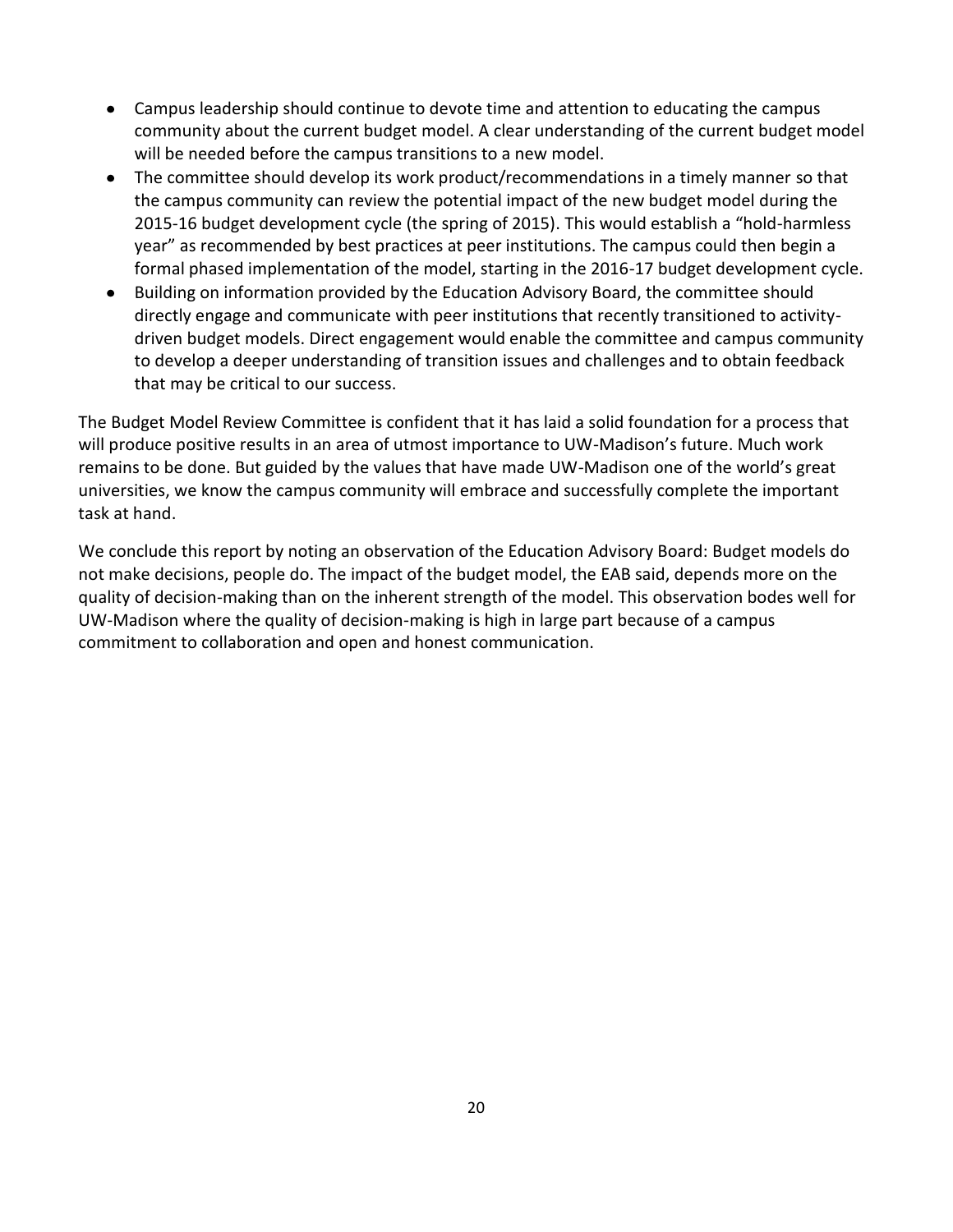## **Appendix 1: Budget Model Review Committee**

- Darrell Bazzell: Vice Chancellor for Finance and Administration (Chair)
- Craig Benson: Professor, Civil and Environmental Engineering, College of Engineering; Director, Sustainability Research and Education, Office of Sustainability
- Maria Cancian: Professor, Public Affairs and Social Work; Associate Dean, College of Letters & Science
- Norman Drinkwater: Professor, Oncology, School of Medicine and Public Health
- Irwin Goldman: Professor and Department Chair, Horticulture, College of Agricultural and Life **Sciences**
- Anne Gunther: Associate Dean, College of Letters & Science
- Jeffrey Lewis, Student
- Katharyn May: Dean, School of Nursing
- Linda Meinholz: Senior Accountant; Research and Sponsored Programs
- Noel Radomski: Director and Associate Researcher, Wisconsin Center for the Advancement of Postsecondary Education, School of Education
- Ananth Seshadri: Professor and Department Chair, Economics, College of Letters & Science
- Julie Underwood: Dean, School of Education
- Terry Warfield: Professor and Department Chair, Accounting and Information Systems, School of Business
- Alice Gustafson, Director, Administrative Process Redesign and Administrative Excellence (committee staff)
- Tim Norris, Associate Vice Chancellor and Director, Madison Budget Office (committee staff)
- Scott Hildebrand, Special Assistant, Office of the Vice Chancellor for Finance and Administration (committee staff)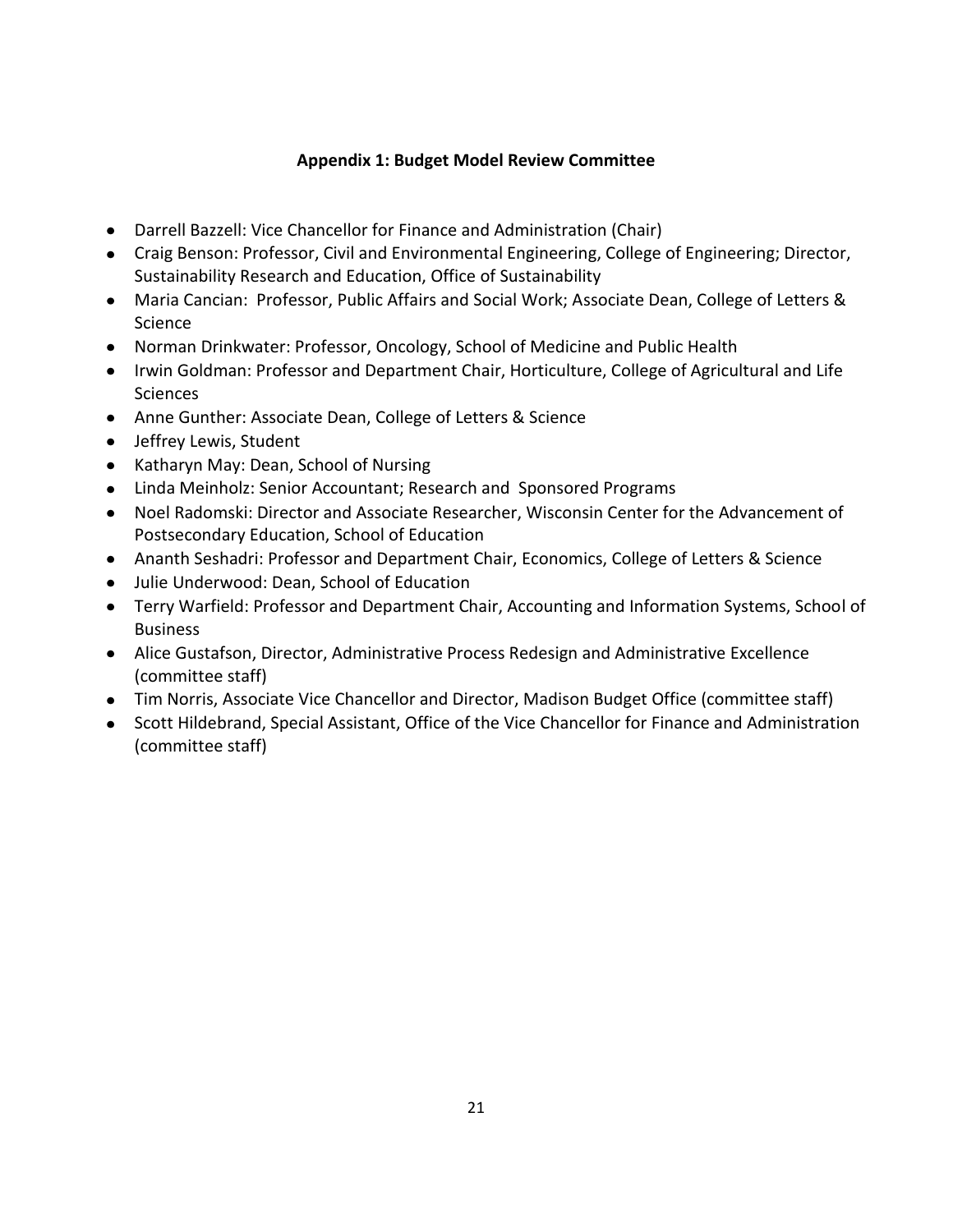### **Appendix 2: Budget Model Review Committee Charge Document**

#### **Sept. 30, 2013**

The University of Wisconsin-Madison has followed the same approach to the allocation of its base budget for more than 40 years, since UW System merger in 1972-73. At this critical juncture in UW-Madison's history, when we are faced with ongoing changes in our revenue streams and ongoing innovations in our educational and research programs, it is necessary for the institution to re-evaluate its budget practices. The existing budget model is best described as "incremental budgeting." Over the past several decades, many of our peer institutions have moved from the incremental approach to activity driven budget models that provide objective methods for making budget decisions, focus on achievement of university mission, and promote entrepreneurship.

With the goal of looking at alternative budget models for UW-Madison, the Chancellor has appointed a cross-campus committee of faculty, staff and students to study the institution's budget allocation model.

Specifically, the Chancellor charges the committee with developing a paper about the possibilities of utilizing and implementing a budget model that meets the following criteria:

- (a) Budget dollars shift over time based on objective measures of activity, and incentives are provided to encourage entrepreneurial activity;
- (b) Budget allocations to schools and colleges are more transparent, so financial returns resulting from potential programming changes are known;
- (c) Any changes should be implemented in a way that avoids large or discontinuous shifts in budget allocations.

The tasks this working group should undertake include analysis and recommendations to the Chancellor regarding the following budgetary issues and questions:

- Articulation of principles that should guide the distribution of base budget resources;
- Documentation of the current budget model and identification of its inherent strengths and weaknesses;
- Peer analysis of budgetary approaches from a best practices perspective;
- Identification of options that may be considered if UW-Madison were to change its approach to activity driven budgeting and the key information necessary to evaluate the options;
- Identification of both technological constraints and/or data shortcomings that may pose obstacles to the implementation of a new budget approach;
- Identification of cultural, historical, and political barriers that may impede the development of a new approach to budgeting;
- A roadmap for next steps in the development of a new budget approach, assuming the business case for change can be made.

To be clear, the charge to the committee does not involve recommendations regarding specific models. Instead, the committee should focus on identifying the problems in our current system and providing a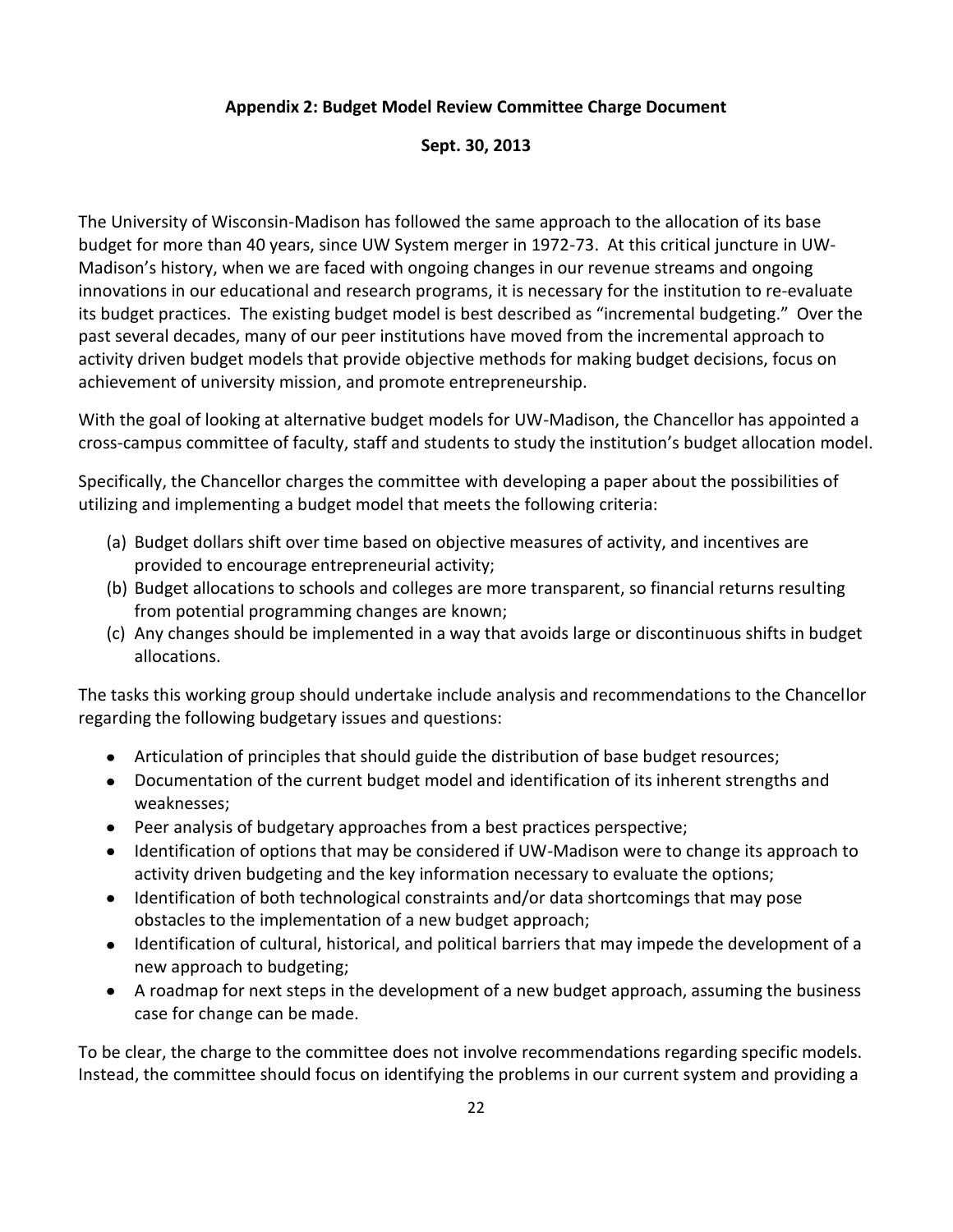framework for thinking about the alternatives that may lead to more transparent and more activity driven budgets. The work of this group is an initial step in what may be a series of efforts to improve our budgetary practices. It should be noted that the intent of this work is to focus on allocating resources to schools and colleges. It does not have a direct bearing on how deans distribute resources within their schools and colleges.

Due to the timing of both UW System and State of Wisconsin budget development cycles, it is important the committee fulfill its charge by the end of November. The work of this committee will be the first step in helping the University create a holistic, coherent, and sustainable budget plan for future years.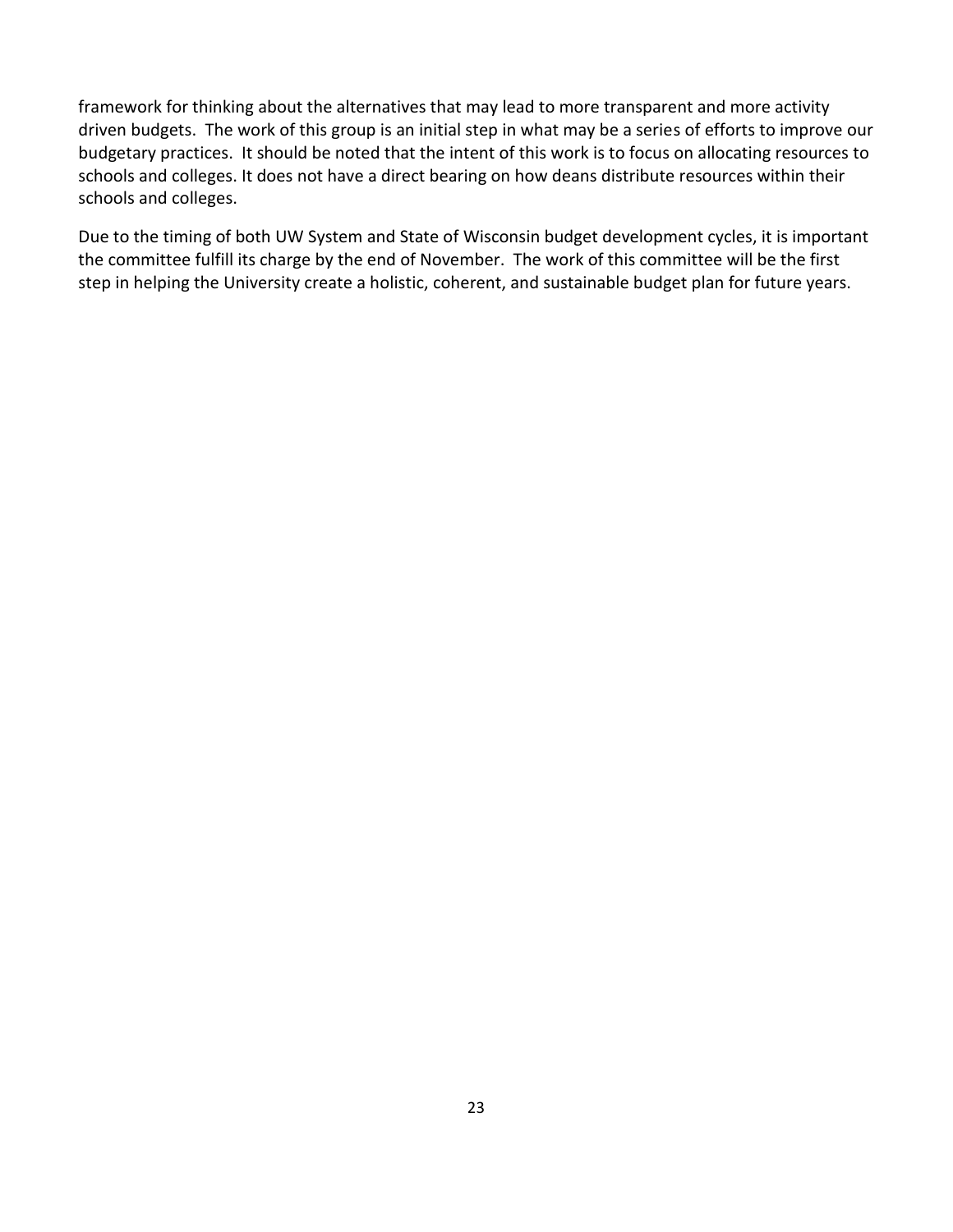# **Appendix 3: Methodology**

The Budget Model Review Committee Group began its work on October 2, 2013 and met weekly through the end of the Fall 2013 semester. This cross-campus committee of faculty, staff and students was charged by the Chancellor to develop a paper about the possibilities of utilizing and implementing a budget model that meets the following criteria:

- (a) Budget dollars shift over time based on objective measures of activity, and incentives are provided to encourage entrepreneurial activity;
- (b) Budget allocations to schools and colleges are more transparent, so financial returns resulting from potential programming changes are known;
- (c) Any changes should be implemented in a way that avoids large or discontinuous shifts in budget allocations.

The committee was tasked with the analysis and recommendations to the Chancellor regarding the following budgetary issues and questions:

- Articulation of principles that should guide the distribution of base budget resources;
- Documentation of the current budget model and identification of its inherent strengths and weaknesses;
- Peer analysis of budgetary approaches from a best practices perspective;
- Identification of options that may be considered if UW-Madison were to change its approach to activity driven budgeting and the key information necessary to evaluate the options;
- Identification of both technological constraints and/or data shortcomings that may pose obstacles to the implementation of a new budget approach;
- Identification of cultural, historical, and political barriers that may impede the development of a new approach to budgeting;
- A roadmap for next steps in the development of a new budget approach, assuming the business case for change can be made.

The development of principles was the first task undertaken and completed by the committee.

The second was to secure assistance from the Education Advisory Board (EAB) in completing a benchmarking and budget model research study with selected peer institutions. The committee approved the selection of the universities and the questions for the study. The selected universities were prioritized as follows:

- University of Washington
- University of Michigan
- University of Minnesota
- University of Texas at Austin
- University of California-Berkeley
- University of Iowa
- University of North Carolina-Chapel Hill
- University of California-Los Angeles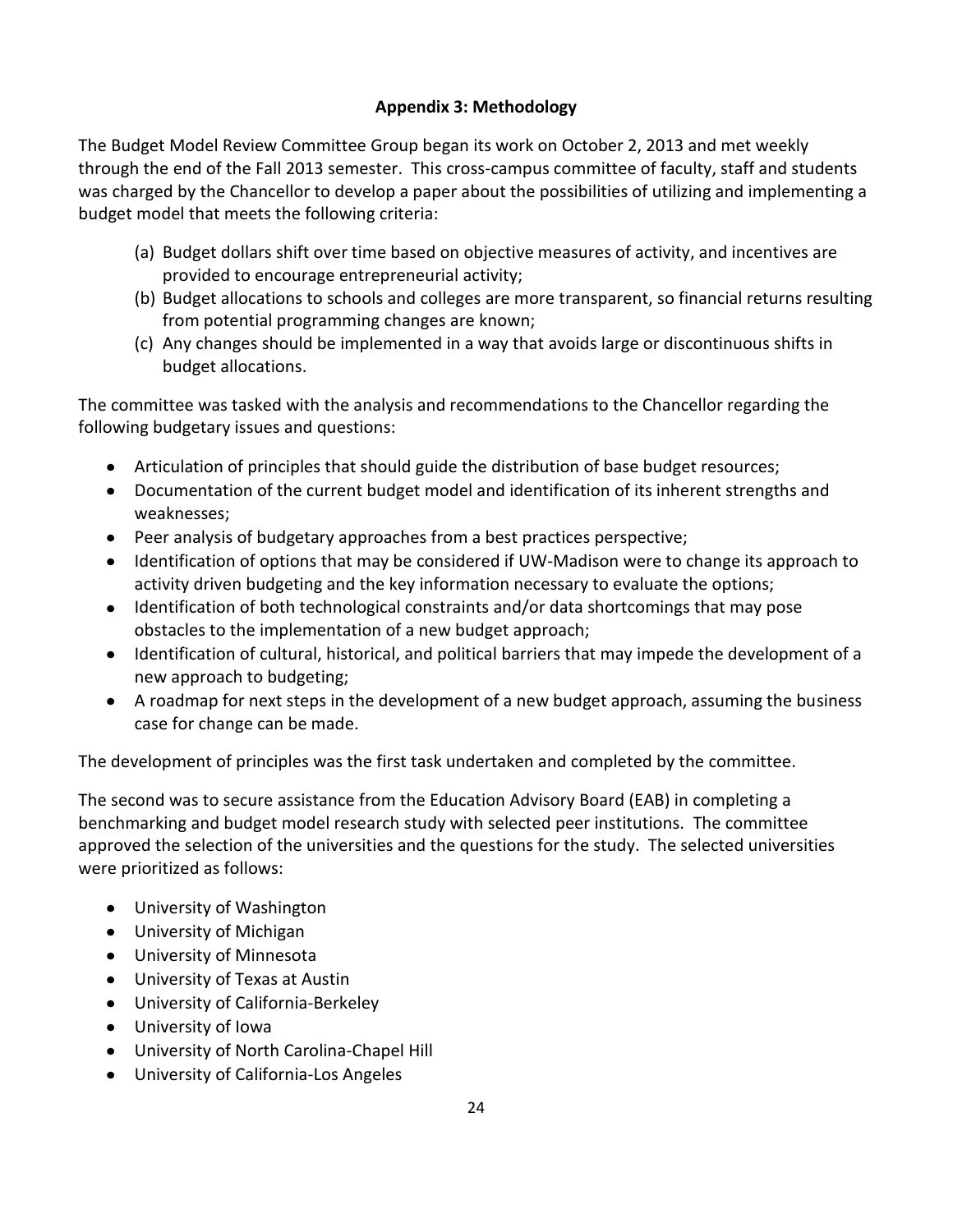The final EAB report was received on December 10 and incorporated into various sections of the final paper.

Significant effort and care was given to engaging various campus stakeholders and shared governance groups or representatives to seek input into the questions related to the cultural, historical and political barriers which might impede a new approach to budgeting. Many groups, including the committee, reframed the question to be how we think through success for a new budget model using culture, history and politics as dimensions for the discussion.

The following groups were engaged in preparation for the report\*:

- **•** Deans
- Administrative Council
- Individual faculty including chair/previous chairs of the University Committee
- Academic Staff Executive Committee
- Associated Students of Madison

\* We were unable to meet with classified staff governance since it was in the process of formation.

The paper itself was outlined and each section assigned to a subset of committee members.

| <b>Outline of Paper</b>                       | Sub-committee Members                              |
|-----------------------------------------------|----------------------------------------------------|
| <b>Executive Summary</b>                      | <b>Continuity Editors</b>                          |
| Preamble                                      | Terry Warfield, Linda Meinholz, Katharyn May       |
| Current State - Budget Model                  | Tim Norris, Anne Gunther, Norm Drinkwater          |
| Case for Change                               | Julie Underwood, Irwin Goldman, Ananth<br>Seshadri |
| <b>Identification of Models</b>               | Maria Cancian, Norm Drinkwater, Noel               |
| Best Practices/Benchmarking                   | Radomski                                           |
| <b>Cultural/Historical/Political Barriers</b> | Jeff Lewis, Terry Warfield, Craig Benson           |
| Principles                                    | Committee                                          |
| Roadmap                                       | <b>Continuity Editors</b>                          |

A sub-committee of editors (Continuity Editors) was also established to serve as editors for the final paper to ensure it read as a complete document and not a compilation of distinct sub-sections. Craig Benson, Anne Gunther, Katharyn May, Noel Radomski and Scott Hildebrand volunteered for this responsibility.